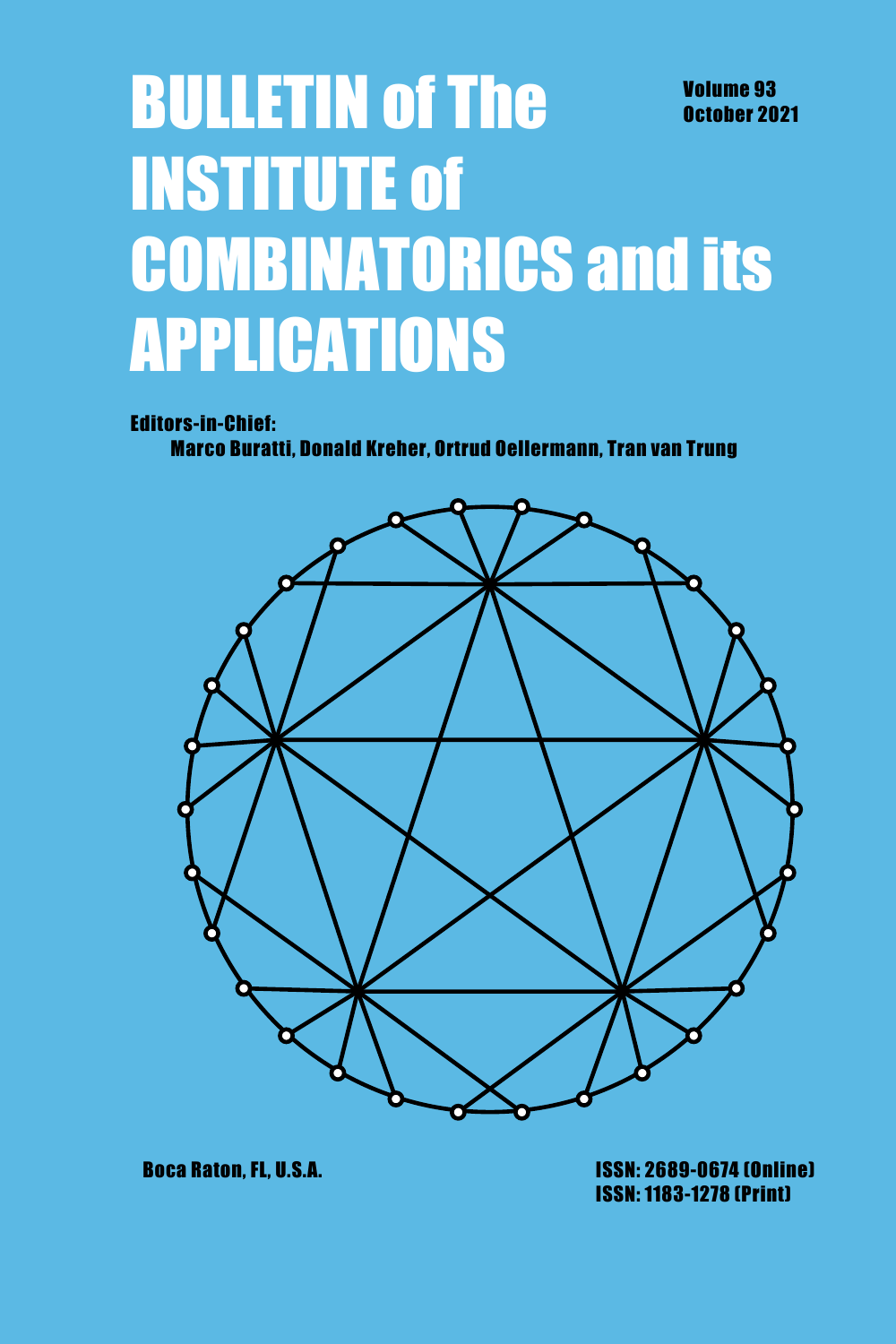

# Anton Kotzig, the founder of graph theory in Slovakia

Alexander Rosa McMaster University, Hamilton, Ontario, Canada rosa@mcmaster.ca

#### Introduction

One of the most prominent Slovak mathematicians Anton Kotzig was born on October 22, 1919 in the village of Koˇcovce in northwestern Slovakia. He died on April 20, 1991 in Montreal. A brief account of his life and work appeared in [14].

Although a statistician and actuary by training, Kotzig was also well versed in economy and authored many works about applications of mathematics in economy. He also contributed to measurements, additive number theory and game theory. But the center of his scientific activity was graph theory and he is justifiably considered the founder of graph theory in Slovakia [113]. He came to graph theory by studying the book by Hungarian mathematician Dénes König [38] which for a long time was the only book on graph theory in existence. In the fifties and sixties of the last century, Kotzig made many fundamental contributions to graph theory. Unfortunately not all of these contributions attracted the attention that they deserved. They found their way into the well of foundations of graph theory only slowly, partly due to the fact that they were written mainly in Slovak. While Slovak is a wonderful language, it is not widely spoken. Many of Kotzig's fundamental results were rediscovered much later by others. (Some of his early papers were written in German but appeared in obscure journals; starting with early sixties, several of his papers were written in Russian: of course, all of his later papers are written in English, with a few in French.) Kotzig was a many-sided personality. Those who knew him appreciated him as an unending source of original ideas, problems and suggestions. He was very good at attracting young people to research in graph theory. Many have become his collaborators. He was not as well versed in the literature as some of his contemporaries but he made up for it by his inventiveness, often rediscovering on his own already existing results. In his later years he mastered both French and English.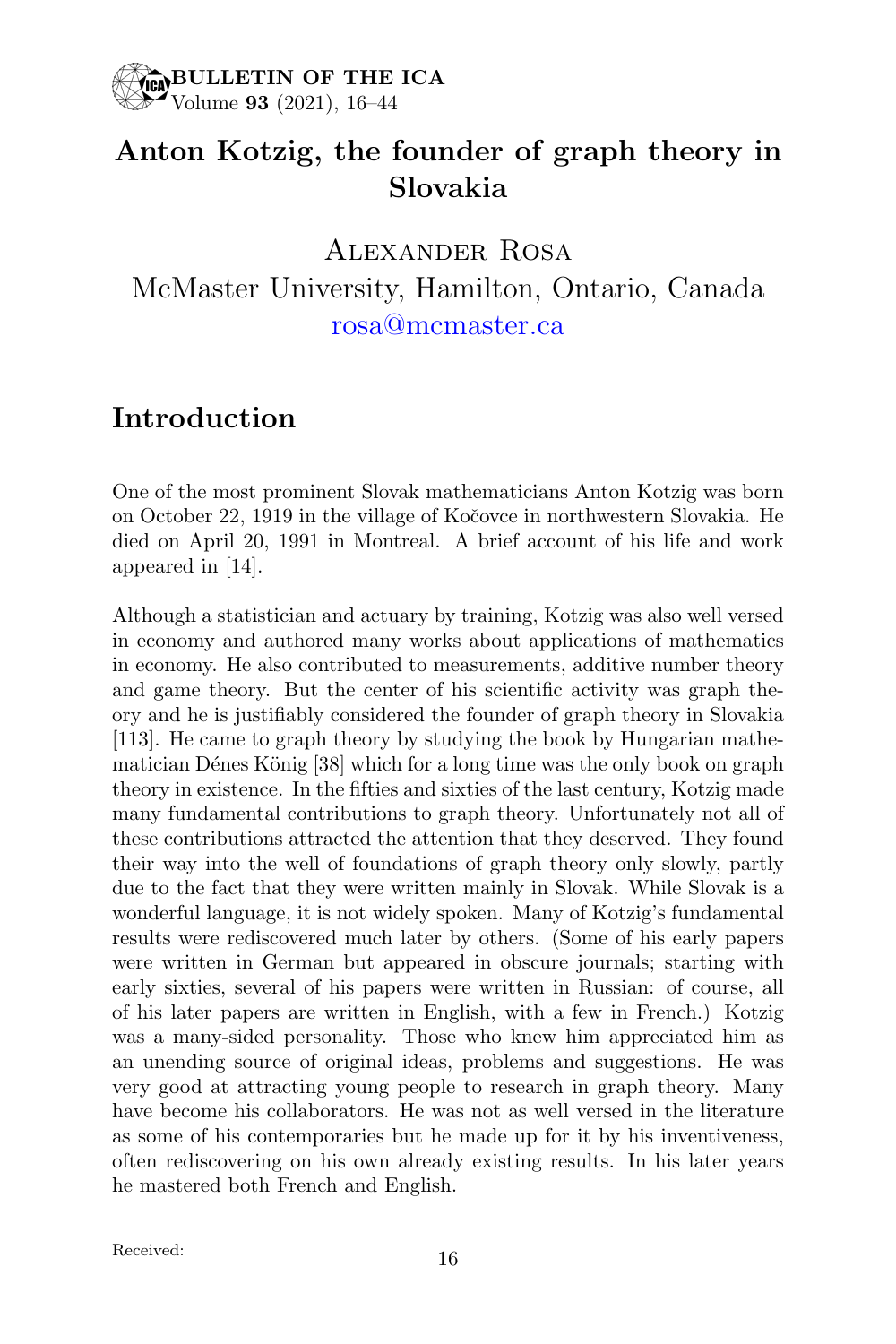His scientific career spans two separate periods. He worked in Bratislava, Slovakia until 1969, the year he turned 50. In 1969 he emigrated to Canada where after one year in Calgary he stayed in Montreal until his death in 1991.

At the beginning of the sixties, he founded a very successful graph theory seminar in Bratislava which he himself led until his departure for Canada in 1969. This seminar is one of the longest existing graph theory seminars worldwide and continues to function till this day [113]. Many of its early participants became later successful and well known mathematicians. Let us mention here just a few: Juraj Bosák [112], [114], Štefan Znám [115], Ján Plesník, Pavol Glivjak, Jozef Širáň, Peter Horák, Martin Škoviera, Roman Nedela, Robert Jajcay. The Bratislava graph theory seminar is currently lead by Martin Škoviera.

It is virtually impossible to do justice in assessing Kotzig's graph theory contributions in a short survey article. The influence of his work is enormous and most of his contributions are of lasting value. The proper evaluation of Kotzig's life work awaits an effort of a professional biographer. The best I can do here is to attempt to highlight his most important contributions in graph theory as contained in his numerous publications.



Anton Kotzig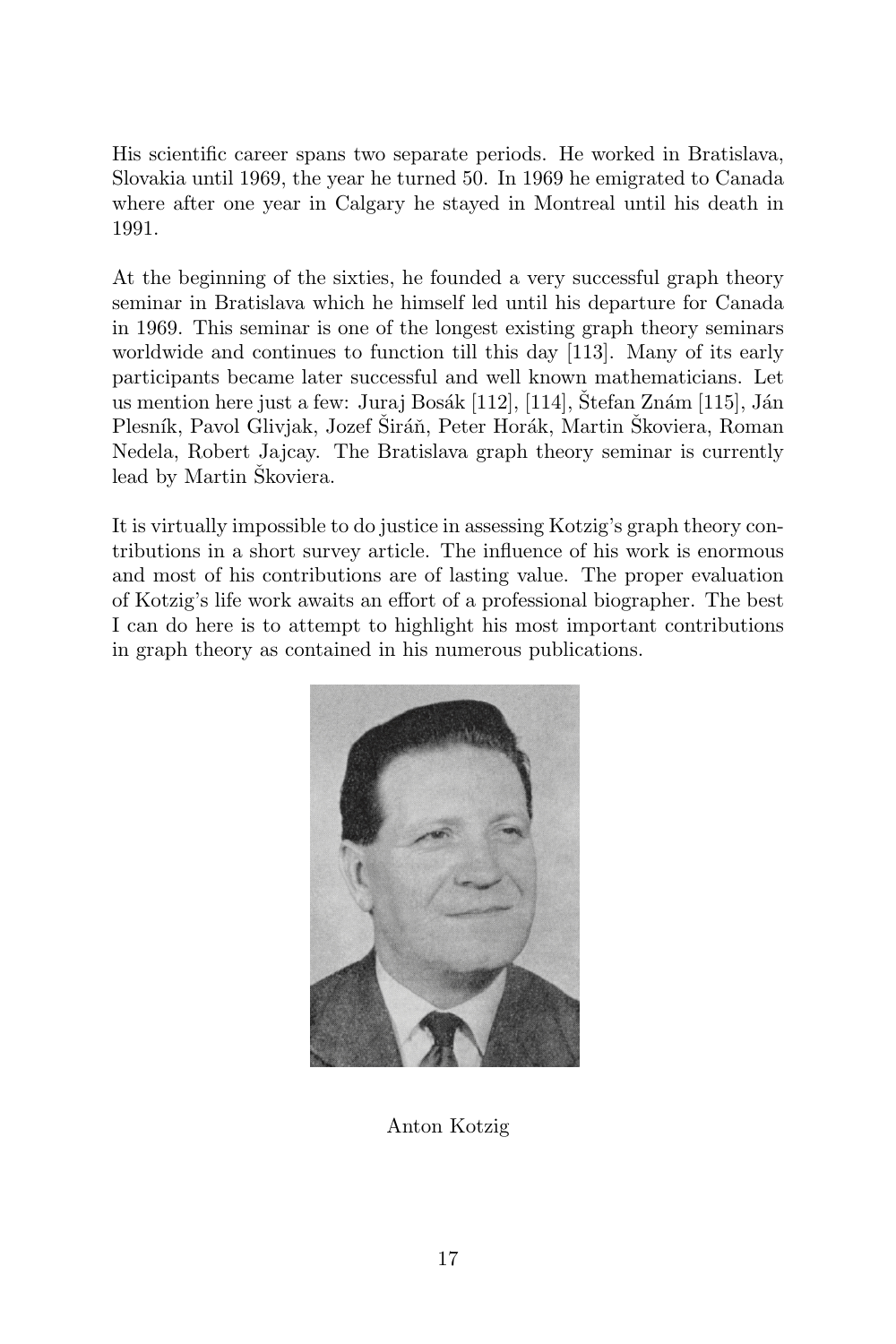# Dissertation "Connectivity and regular connectivity of finite graphs" and related topics

The beginnings of graph theory in Slovakia can safely be described as having their roots in the 1956 opus of Anton Kotzig entitled "Connectivity and regular connectivity of finite graphs" [44] which remains relevant to this day. One can say that in 1956 graph theory was in its infancy; at that time, only one book on graph theory was in existence. It was the book "Theorie der endlichen und unendlichen Graphen" by the Hungarian mathematician Dénes König [38] which appeared in 1936. Any conferences in graph theory still lay in the future. This was the time when graph theory was sometimes referred to as "the slums of topology". While Kotzig's dissertation contains amazingly many fundamental results, it did not command such attention as it deserved. This is partly due to the fact that it was not distributed widely, and it was written in Slovak. Many results contained in Kotzig's dissertation were rediscovered by others much later. But it is also true that some of the results Kotzig discovered on his own have been known before. Lex Schrijver in his three-volume work "Combinatorial Optimization. Polyhedra and Efficiency" [116] gives a lot of credit to Kotzig. In his dissertation, Kotzig gives a proof of the following version of Menger's Theorem for undirected graphs.

**Theorem 35.** Let G be an arbitrary graph containing vertices  $u \neq v$  for which  $\sigma_G(u, v) = k > 0$  then there exists a system of paths  $\{C_1, C_2, \ldots, C_k\}$ such that each path connects vertices  $u, v$  and no two distinct paths have an edge in common. Such a system of paths in G exists only if  $\sigma_G(u, v) > k$ .

Here  $\sigma_G(u, v)$  is the minimum size of a  $u - v$  cut in G.

Incidentally, in [55] Kotzig gives a proof of the directed arc-disjoint version of Menger's theorem (as Schrijver [116] remarks, without reference to Menger).

As an outgrowth of [44], Kotzig proves in [54] that there exists a unique minimum spanning tree  $T$  of a weighted graph  $G$  if and only if for each edge  $e \notin T$ , e is the longest edge in the cycle in  $T \cup \{e\}$ .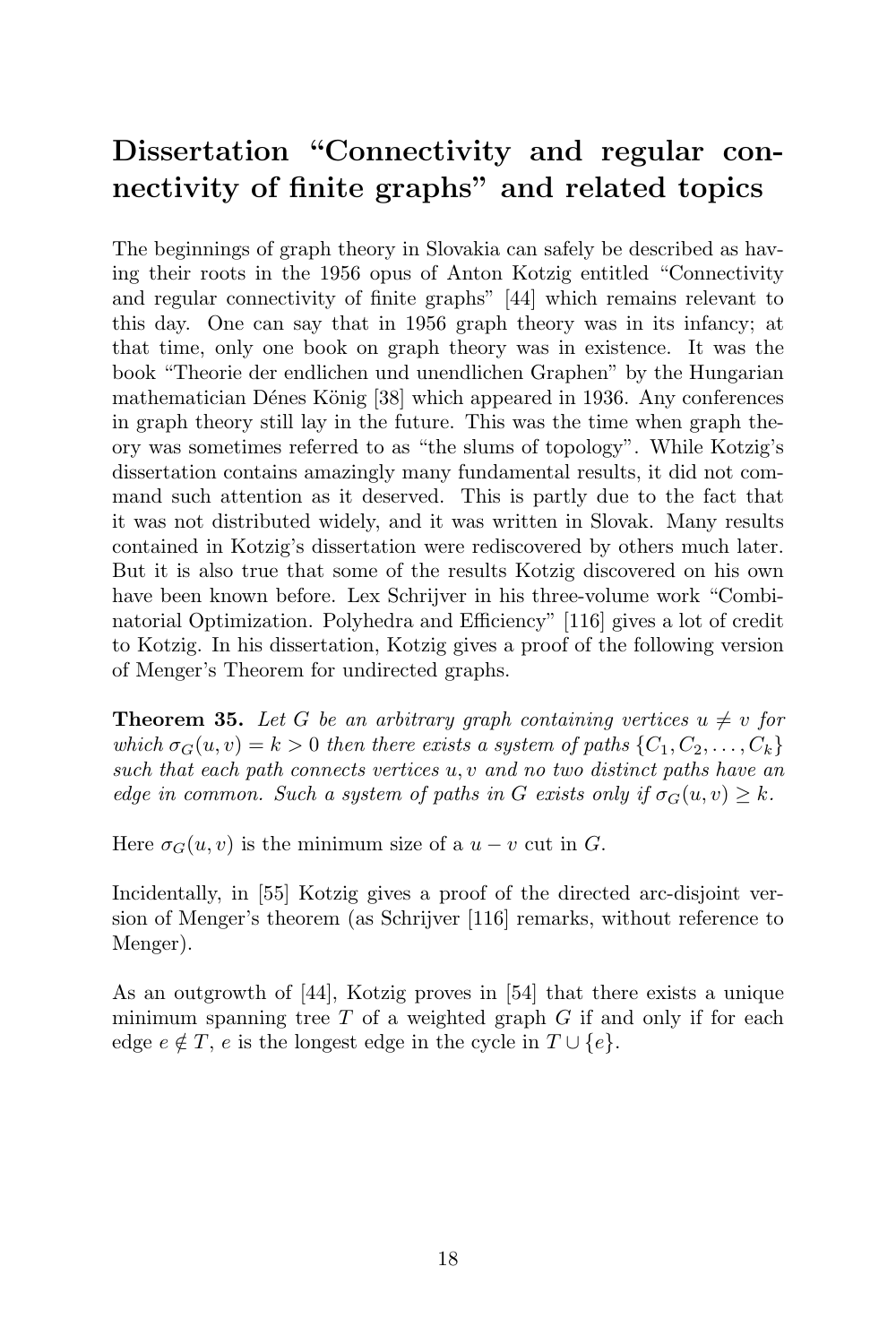A very general method which has been used extensively in [44] is described in detail and analyzed in  $[57]$ . Let C be a class of graphs hereditarily closed for factors, and let  $T$  be a property of graphs from  $C$  satisfying two simple conditions: 1) no edgeless graph from  $C$  has property  $T$ , and 2) if a factor  $F$  of a graph  $G$  has property  $T$  then so does  $G$ .

If G has property  $T$ , a set with the smallest possible number of edges whose deletion causes G to lose property T is a t-set of G. The elements of a t-set are t-edges and the number of t-edges in a t-set is  $\tau(G)$ . An edge e of G is a t-edge if and only if its deletion decreases the value of  $\tau(G)$  by one. A graph G is a  $T_k$ -graph if  $\tau(G) = k$  and each edge of G is a t-edge. The following theorem is proved in [57]:

**Theorem.** Let G be a graph such that  $\tau(G) = k > 0$  and let j be a natural number,  $j \leq k$ . Then there exists at least one  $T_j$ -graph which is a factor of G. On the other hand, if G is an arbitrary  $T_k$ -graph then no proper factor of G is a  $T_k$ -graph.

Seven concrete examples of properties T are discussed (where the class C is suitably chosen): 1)  $G$  is connected, 2)  $G$  is a factor of a given graph  $G^*$  and certain two vertices of G are connected, 3) G is a directed graph and for any two its vertices  $u, v$  there exists a directed path from u to v, 4) G has at least one 1-factor, 5) G possesses a Hamiltonian path, 6) G is nonplanar, and 7) the chromatic number of  $G$  is greater than  $n$ .

By [40], each edge of a connected regular graph  $G$  of degree  $n$  with a 1factorization must be contained in a cycle of G. Equivalences on a vertexset based on the degree of connectivity between vertices are considered and properties of partitions into equivalence classes of these relations with respect to the 1-factors of the 1-factorization are studied in [40]. In a connected regular graph of *odd* degree  $n$  with a 1-factorization the degree of connectivity between any two distinct vertices must be even or else equal to n.

In nine lemmas and four theorems of [45], relationships between spanning trees of a graph, its cycle bases and bases of cuts ("fundamental system of cuts") are explored. Most of the body of this paper as well as the papers mentioned above is devoted to rigorous proofs, some of them quite difficult.

In  $[59]$ , interval graphs were called by Kotzig  $Haj$ os graphs. Kotzig proves that a bipartite graph is an interval graph if and only if each of its connected components is either an isolated vertex, a star, or a caterpillar. Interval graphs have been characterized by Lekkerkerker and Boland in [104].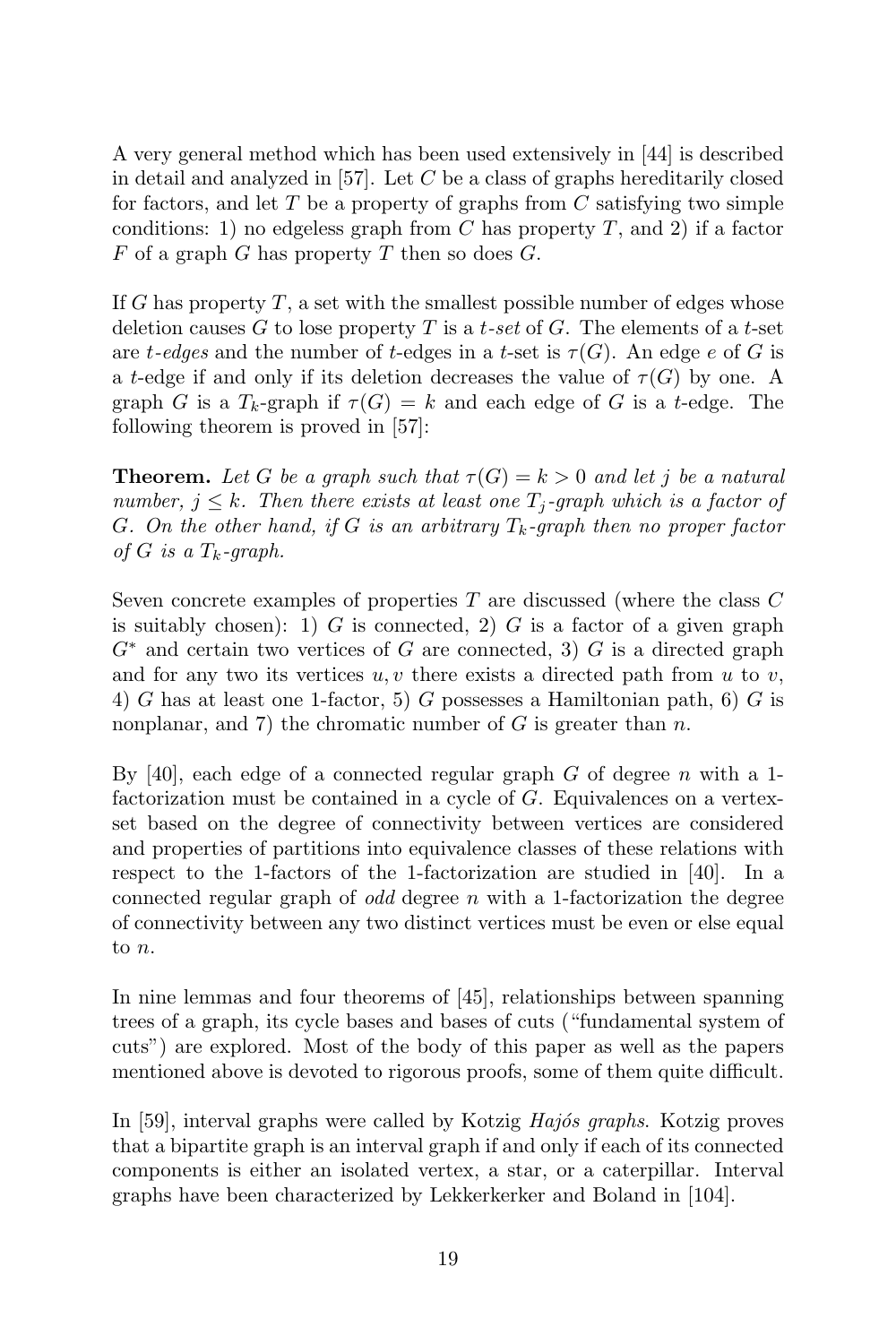# Polyhedral graphs and Eulerian graphs

In his early often cited paper [41] Kotzig obtained important fundamental results on the weights of edges in polyhedral graphs (i.e. in 3-connected planar graphs). In such a graph, the face weight  $\sigma_F(h)$  of an edge  $h = \{u, v\}$ which is incident with faces  $S_1$  and  $S_2$  equals  $\sigma_F(h) = m + n$  where  $S_1, S_2$ is an  $m$ =gonal and n-gonal face, respectively. Similarly, the vertex-weight  $\sigma_V(h) = x + y$  where x, y is the degree of the vertex u and v, respectively.

It is well known that every polyhedral graph contains at least one face with at most five vertices and at least one vertex whose degree is at most five. In [41], Kotzig proves:

**Theorem.** In any polyhedral graph there exists an edge h such that its vertex-weight  $\sigma_V(h) \leq 13$  and there exists an edge h' such that its faceweight  $\sigma_F(h) \leq 13$ .

It is shown that these upper bounds cannot be lowered: if one subdivides each triangular face of an icosahedral graph by creating a new vertex in the center of the face joined by three new edges to the three original vertices of the face then each triangular face of the resulting polyhedral graph is incident with three vertices of which two are of degree 10 and one is of degree 3, thus for each edge h either  $\sigma_V(h) = 13$  or  $\sigma_V(h) = 20$ . In the dual graph we have for each edge h either  $\sigma_F(h) = 13$  or  $\sigma_F(h) = 20$ .

However, if the degree of each vertex is at least 4 then the upper bound for the edge weights can be lowered.

**Theorem.** In any polyhedral graph with minimum vertex degree at least 4 there exists an edge h such that  $\sigma_V(h) \leq 11$ , and in any polyhedral graph whose all faces are polygons with at least 4 vertices there exists an edge h such that  $\sigma_F(h) \leq 11$ .

Kotzig provides examples showing that this is best possible, and he also shows that further improvement is impossible even if one assumes that the minimum vertex degree is 5.

Some of Kotzig's results above have been extended by Ivanco, Jendrol' and Tuhársky (see, e.g., [37]) to non-orientable surfaces of genus  $g$ .

Almost a decade later, Kotzig returns to this theme in [58]. He concentrates mainly on those polyhedral graphs which are regular of degree d, where of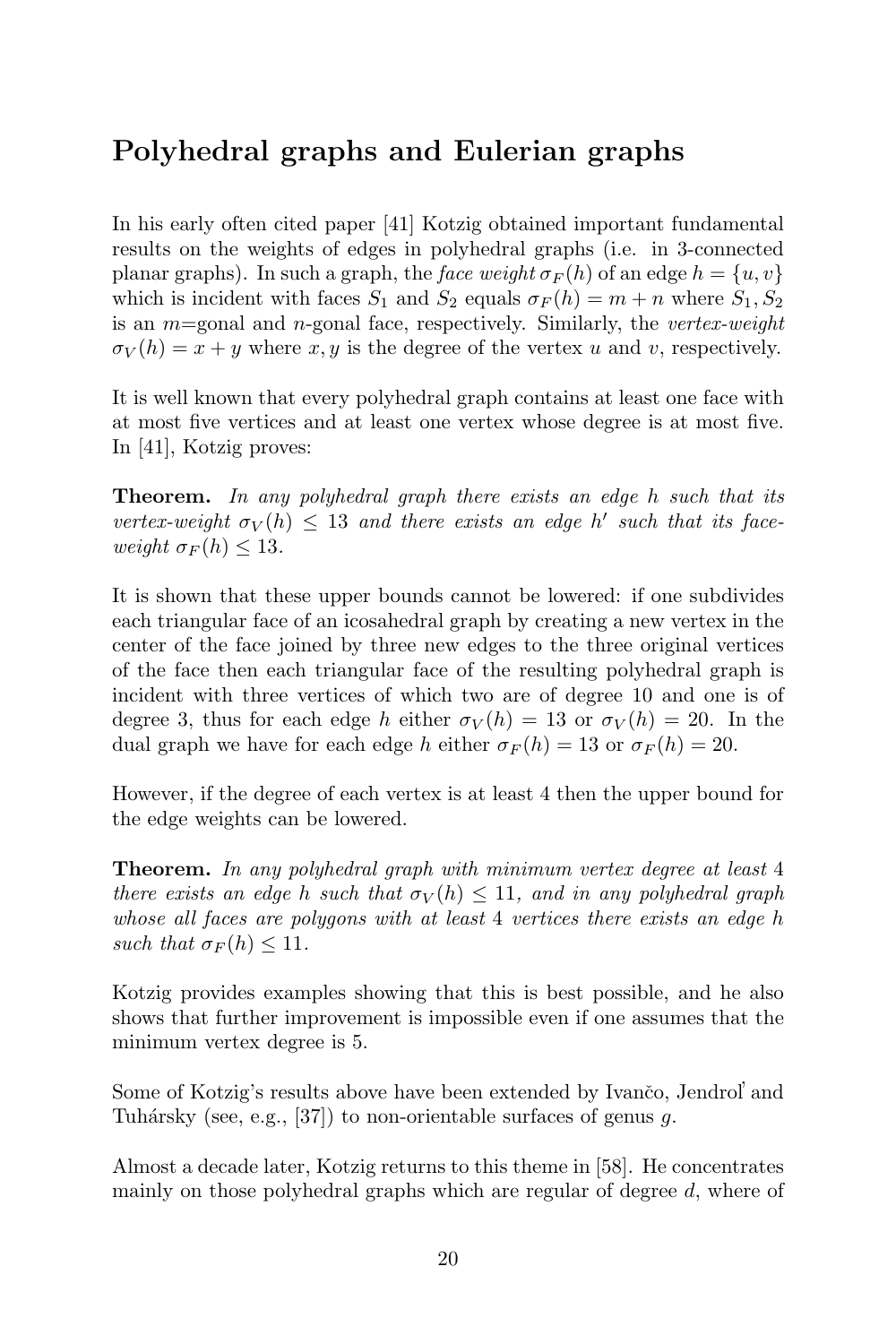course  $d$  must be one of 3, 4, or 5. From among the many results in this paper, let us mention just two. In any polyhedral graph of degree 4 there exists an edge h such that  $\sigma_F(h) \leq 8$ , and this bound is best possible. In any polyhedral graph of degree 5 there are at least 30 edges incident with two triangles and thus for these 30 edges we have  $\sigma_F(h) = 6$ . The icosahedral graph provides such an example.

In [62] Kotzig provides yet another solution of an old problem by Eberhard, namely whether there exists a cubic polyhedral graph with an odd number of faces such that the number of vertices on each face is divisible by 3. A negative answer is obtained via a colouring theorem for the faces of such a polyhedral graph. Eberhard's problem was first solved by Motzkin [108] and then a different proof was given by Grünbaum [31].

In [67], Kotzig defines an n-regular polyhedron to be regularly variegated if there exists a sequence  $u_1 < u_2 < \cdots < u_n$  such that for all  $i \in \{1, 2, \ldots, n\}$ , each vertex of the polyhedron is incident with exactly one  $u_i$ -gonal face. He proves that each regularly variegated polyhedral graph must be cubic, and either contains 12 quadrilaterals, 8 hexagons and 6 octagons, or else it contains 30 quadrilaterals, 20 hexagons and 12 decagons. Examples of regularly variegated polyhedra of both types are provided in which each face is a regular polygon.

A connected Eulerian graph  $G$  of degree  $2n$  with an even number of edges can be partitioned into two factors  $F_1, F_2$  as follows: the edges of any Eulerian trail  $E = (e_1, e_2, e_3, \dots)$  of G are assigned alternately to  $F_1$  and  $F_2$ . In [42], Kotzig proves conversely, that any partition of G into two factors of degree *n* arises in this fashion from some Eulerian trail of  $G$ .

Let  $E_i$  be the set of  $d_i = 2c_i$  edges incident with a vertex  $x_i$  in a connected Eulerian graph  $G$   $(i = 1, 2, ..., n)$  and let  $Q_i$  be an arbitrary partition of  $E_i$ into at least two classes. An Eulerian trail  $P$  of  $G$  is *admissible* with respect to the partitions  $Q_1, Q_2, \ldots, Q_n$  when any two successive edges in P with a common vertex  $x_i$  belong to different classes  $Q_i$ . In [71], Kotzig proves that an Eulerian trail admissible with respect to the partition  $Q_1, Q_2, \ldots, Q_n$ exists if and only if for  $i = 1, 2, ..., n$  no class  $Q_i$  contains more than  $c_i$ edges.

The paper [2] deals with planar Eulerian multigraphs. It is shown that every planar Eulerian multigraph contains an Eulerian trail in which the transitions through any vertex never cross.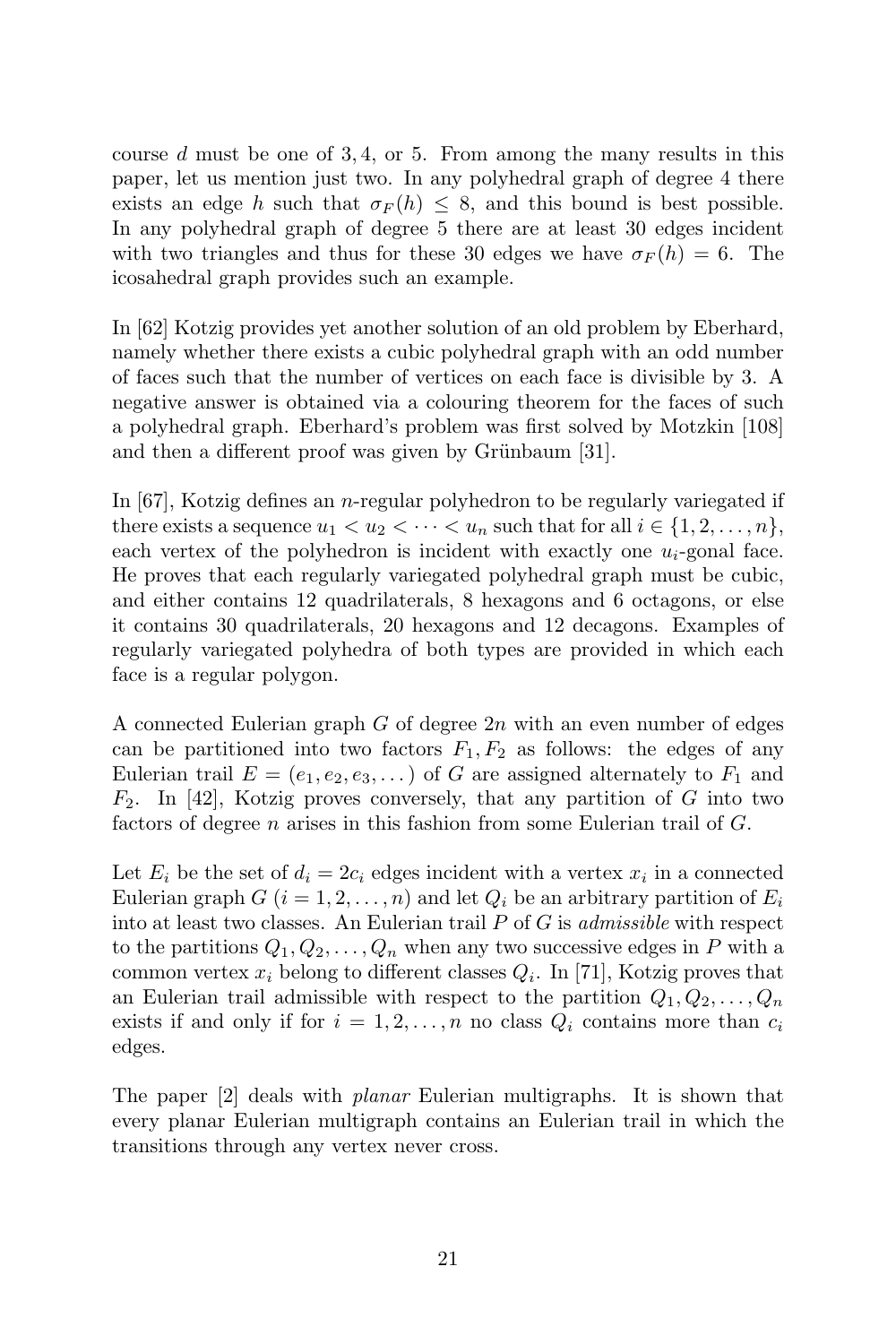A very detailed and fundamental study of Eulerian trails ("lines") in 4 regular graphs is undertaken in [70]. It is not possible to reproduce here the content of this paper or even the statements, let alone proofs, of its seventeen theorems. Let us attempt, however, to give an indication of Kotzig's deep insight by presenting two of his theorems which do not require too many definitions. His Theorem 5 in [70] states that for any decomposition of a 4-regular graph G into two 2-factors  $Q_1, Q_2$  there exists an Eulerian trail of G in which the edges regularly alternate between  $Q_1$ and  $Q_2$ . Theorem 4 states that in a 4-regular *directed* graph there exists a directed Eulerian trail if and only if it is connected and the indegree and outdegree of each vertex are equal. This theorem holds even if one replaces "4-regular" with "Eulerian".

Finally, in [3] Kotzig's old result proved originally only for Eulerian multigraphs of degree 4 is extended to arbitrary Eulerian multigraphs: any Eulerian trail in such a multigraph can be obtained from any other Eulerian trail by a finite number of simple transformations (called  $\kappa$ -transformations).

#### Directed graphs and tournaments

This is another topic to which Kotzig contributed significantly. We have already mentioned his directed version of Menger's Theorem [55]. His first extensive paper on the topic [49] deals with the relationship between Eulerian graphs and balanced directed graphs. These are directed graphs in which for each vertex its indegree and outdegree are equal. These graphs are assumed to be without isolated vertices but multiple edges are allowed. Kotzig extends several theorem from [38], in particular, he is interested in the number  $\rho(G)$  of different balanced orientations that can be obtained by assigning a direction to each edge of a connected Eulerian undirected graph G. He obtains a formula for  $\rho(G)$  in terms of the number  $\mu(G)$  which is the number of distinct decompositions of an Eulerian graph G into closed trails. For the number  $\mu(G)$  itself a closed formula is obtained where  $\mu(G)$ is expressed solely in terms of degrees of vertices of G. Kotzig also obtains a formula for the number of balanced subgraphs of a balanced directed graph. The last of the 13 theorems in this paper suggests a connection between the number of 1-factors in a bipartite graph  $G$  which contains at least one 1-factor, and the number of distinct balanced directed subgraphs of G.

In [66] two relations are considered on the set  $\mathbf{G} = \{G_1, \ldots, G_k\}$  of directed graphs arising from an undirected graph G without loops or multiple edges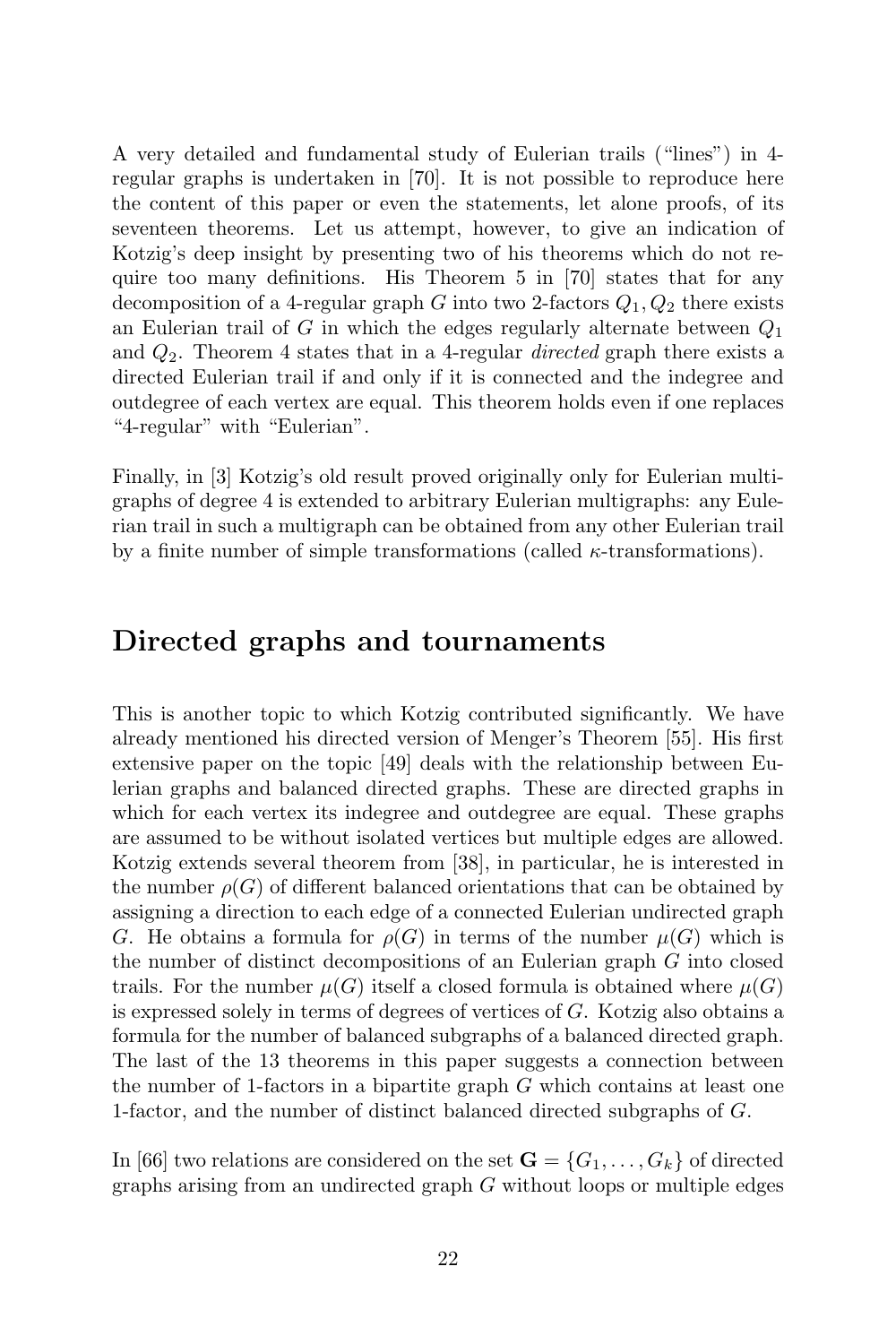by assigning a direction to each of its edges. Two graphs  $G_i, G_j \in \mathbf{G}$  are in relation  $\Omega$  if the outdegree is the same for each vertex  $x \in V$  where V is the vertex-set of G. Two graphs  $G_i, G_j \in \mathbf{G}$  are in relation *elta* if one can be obtained from the other by a sequence of transformations each consisting of reversing the orientation of the edges of a 3-cycle of G. The main result of the paper is that the two relations  $\Omega$  and *elta* coincide if and only if G is a graph without bridges.

In [65], Kotzig proves several results on the existence of directed cycles in balanced tournaments. The most important of these is the following theorem.

**Theorem.** Let V be any set of r vertices,  $2 \leq r \leq 2n + 1$ , in a balanced tournament  $T$  on  $2n + 1$  vertices. Then  $T$  contains a directed k-cycle containing all r vertices of V either for all  $k \in R$ , or for all  $k \in R \setminus \{r\}$ , or for all  $k \in R \setminus \{r+1\}$  where  $R = \{r, r+1, \ldots, 2n+1\}.$ 

In [84], the following question is studied: what is the minimum number of directed edges that must be removed from a tournament on  $n$  vertices so that the resulting directed graph is acyclic? Alternatively, what is the minimum number of directed edges that must have their direction reversed so that the resulting directed graph is acyclic? The two numbers in question are always equal. The maximum of these numbers taken over all tournaments on *n* vertices is denoted by  $\mu^*(n)$ . It is bounded below by the number  $\kappa(n)$  of triples in a maximum partial triple system of order n which is well known to equal  $\kappa(n) = \lfloor \frac{n}{3} \lfloor \frac{n-1}{2} \rfloor \rfloor$  [25]. Kotzig shows that for infinitely many values of n,  $\mu^*(n)$  is strictly greater than  $\kappa(n)$  and conjectures that this is true for all  $n > 10$ .

In [16], a similar question is considered for bipartite tournaments (that is, directed graphs arising from orienting each edge of the complete bipartite graph  $K_{m,n}$ ). These are studied through their connection to  $(m \times n)$  (0, 1)matrices. The maximal order of cyclicity of such matrices and of  $(m, n)$ bipartite tournaments is introduced and studied.

In [74] and [76], both written in French, Kotzig studies and proves many results on 3-cycles and 4-cycles in (primarily) balanced tournaments. Concerning the maximum number of 4-cycles in balanced tournaments, it turns out that he was unaware of earlier results (cf. [15]) establishing the maximum number of 4-cycles in a tournament, as he himself acknowledges in an erratum to [74].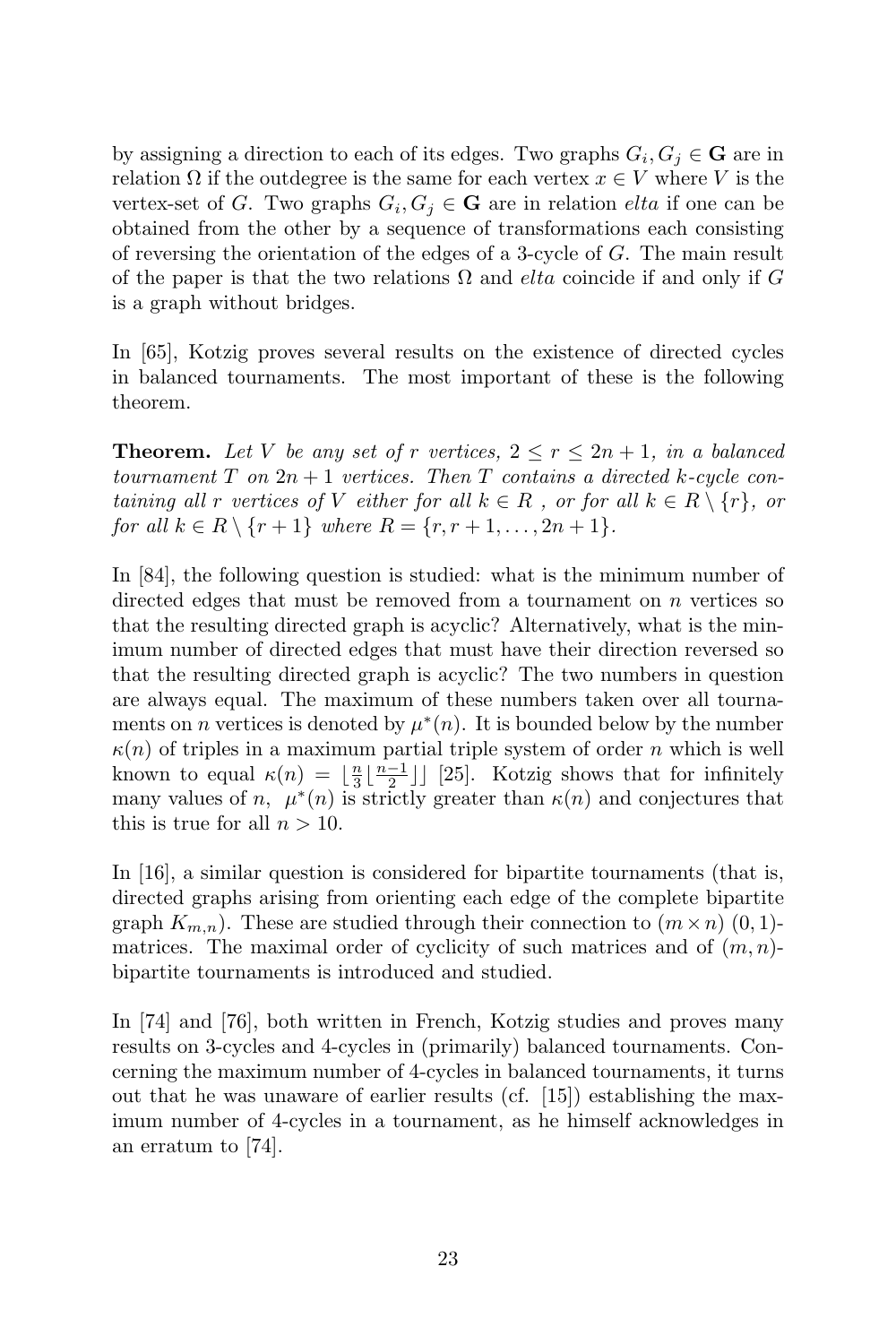In [75], Kotzig associates with each balanced directed graph a directed bipartite graph with twice as many vertices. Then he proves that a balanced tournament cannot be decomposed into Hamiltonian cycles if for every decomposition of this associated bipartite graph into 1-factors, at least one of the 2-factors obtained as a union of two distinct 1-factors contains an even number of cycles.

# Cubic graphs

Kotzig devoted a whole series of papers to various properties of cubic graphs (in addition to papers on 1-factors and 1-factorizations of cubic graphs discussed in the following section):  $[68]$ ,  $[73]$ ,  $[41]$ ,  $[86]$ ,  $[6]$ .

There are two ways to split an edge of a bipartite cubic graph G without loops or multiple edges (cf. [38]). The resulting graphs  $G'$  and  $G''$  are also bipartite cubic but may contain multiple edges. If both  $G'$  and  $G''$  contain multiple edges then the edge is *irreducible*. The graph  $G$  is irreducible if each its edge is irreducible. It is proved in [68] that a bipartite cubic graph is irreducible if and only if each of its components is isomorphic to the complete bipartite graph  $K_{3,3}$ .

Kotzig's paper [73] is a case of "independent discovery". In it Kotzig presents a construction for cubic graphs due to E.L. Johnson.

In [85] and [86], Kotzig studies the so-called change graphs of cubic graphs of class one. Given two distinct 1-factorizations  $F'$  and  $F''$  of a cubic graph G, its change graph  $CH(F', F'')$  is the subgraph of G induced by those edges which are of "different colour" in  $F'$  and  $F''$ , that is, belong to different 1-factors in  $F'$  and  $F''$ . Kotzig studies transformations on change graphs and their properties, in particular, for planar cubic graphs.

Finally, in [6], Abrham and Kotzig introduce and discuss a new type of a labelling for cubic graphs which they called ξ-labelling. This type of labelling is unlike the labellings discussed below in the section Labellings, and was motivated by the authors' investigations on additive sets of permutations (see below). A  $\xi$ -labelling of a cubic graph G is a 1 − 1 mapping of its edge set  $E(G)$  onto a set  $X = \{x_1, x_2, \ldots, x_k\}$  (where  $k = |E(G)|$ ) of integers such that (1)  $\{\xi(e) + \xi(f) : e, f \in E(G), e, f \text{ adjacent}\} = X$ , (2) if  $e = \{u, v\} \in E(G)$ , vertex u is incident also with edges p, q and vertex v is incident also with edges s, t then  $\xi(p) + \xi(q) = \xi(s) + \xi(t)$ . Sev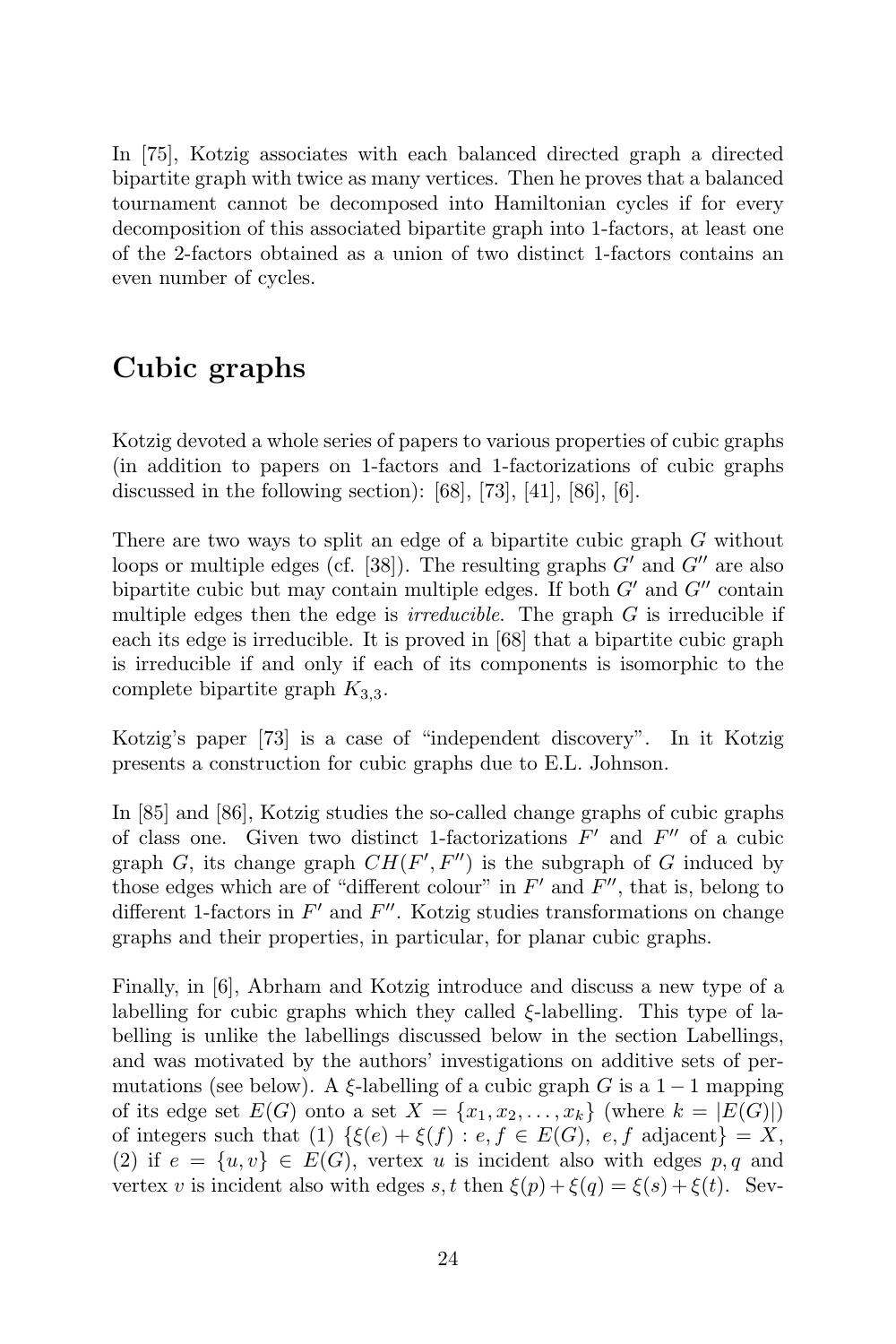eral examples are given of cubic bipartite graphs with many  $\xi$ -labellings. Möbius ladders with  $4q + 2$  vertices have a  $\xi$ -labelling while those with  $4q$ vertices do not. The prism  $P_{2n}$  with  $2n$  faces has a  $\xi$ -labelling while another whole two-parameter class of cubic graphs is shown not to admit a ξ-labelling. A connected bipartite cubic graph with a ξ-labelling must be 3-edge-connected, but this need not be true for non-bipartite cubic graphs. Some transformations which increase the number of vertices and preserve the existence of  $\xi$ -labellings are also described in [6].

# 1-factors, 1-factorizations, perfect 1-factorizations

From the very beginning of his studies in graph theory, Kotzig was interested in the questions related to the existence of 1-factors (perfect matchings, or linear factors, as he called them in his early papers) in finite graphs. In particular, he was intrigued by the question of when does there exist a decomposition of a regular graph into 1-factors. When such a decomposition (1-factorization) exists, what properties does it have? Kotzig called graphs admitting 1-factorizations in which the union of any two 1-factors is a Hamiltonian cycle strongly Hamiltonian. Nowadays, such graphs are simply called graphs with a perfect 1-factorization.

Graphs with at least one 1-factor are subject of a deep and extensive threepart study [50], [51], [52]. This important fundamental work written in Slovak has unfortunately not been reviewed by Mathematical Reviews, only indexed, and even Zentralblatt für Mathematik reviewed only the first part [50]. There are 12 lemmas and 36(!) theorems in total, and it is not possible to describe these results in a concise way. A cycle (path) in a graph G with at least one 1-factor is called an  $\alpha$ -cycle (an  $\alpha$ -path) with respect to a certain 1-factor L if exactly one of any two its adjacent edges belongs to L. Theorem 2 states that the composition of an  $\alpha$ -cycle with respect to L with L is again L. Theorem 4 says that if  $H_i$  is the set of all edges of all  $\alpha$ -cycles with respect to  $L_i$  then  $H_i = H$  for all i. To state any of the remaining theorems would require introducing many new concepts and definitions which is inappropriate for this kind of survey. The reader is referred to the original papers.

One-factors in lattice graphs, mainly two-dimensional, are subject of study in [61]. Kotzig shows, for example, that if  $L, L'$  are any two 1-factors of a two-dimensional lattice graph then  $L'$  can be obtained from  $L$  by a sequence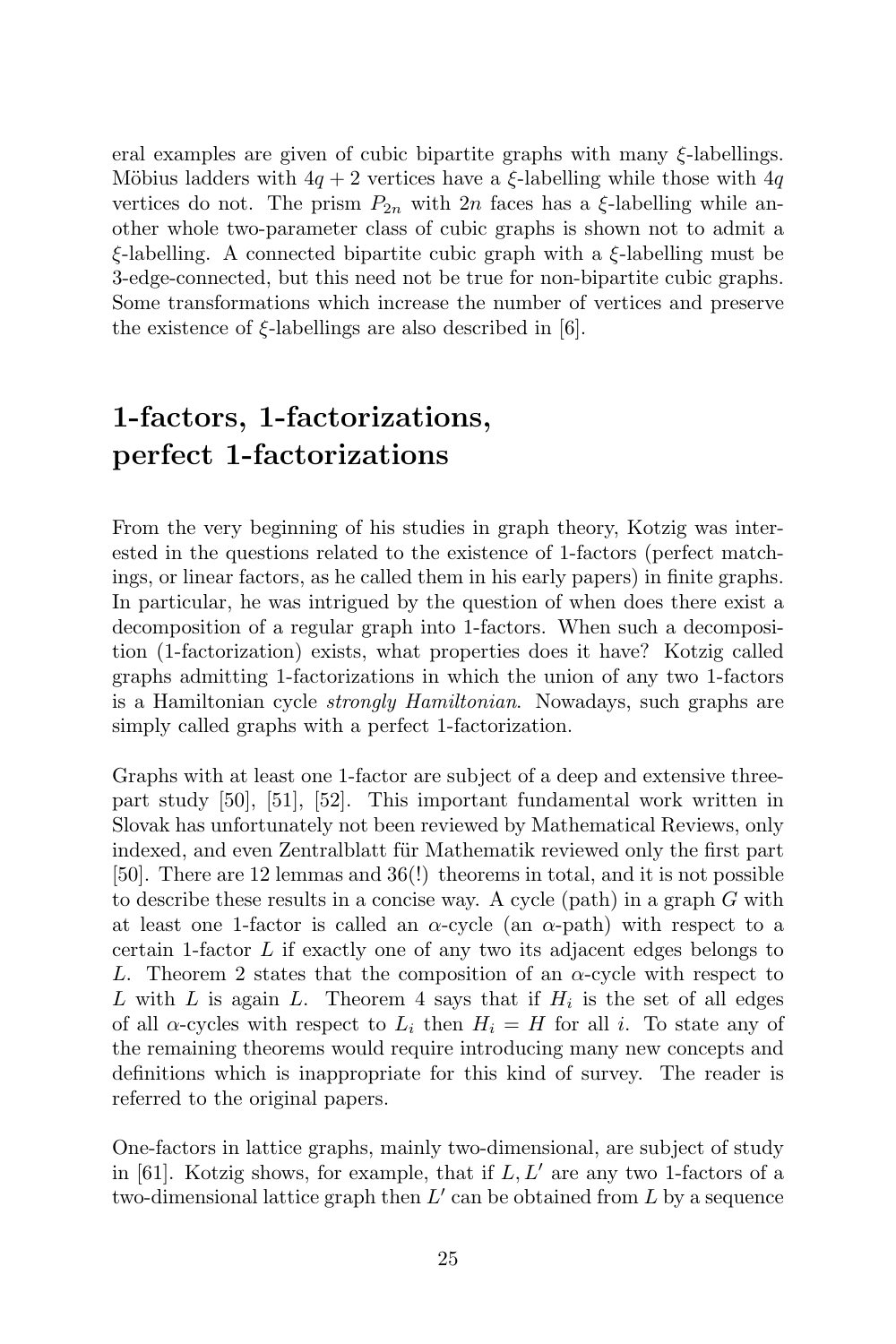of a finite number of simple transformations, each consisting in replacing two opposite edges of a basic quadrangle by the other pair of opposite edges,. Any 1-factor in a two-dimensional lattice graph necessarily contains a pair of opposite edges of some basic quadrangle.

A 1-factor L of a lattice graph is *significant* if there is at least one edge of L joining vertices of any two adjacent lines. Significant 1-factors in a lattice graph are in a 1 − 1 correspondence with significant tilings of an  $(m \times n)$ chessboard by dominoes  $(1 \times 2$  tiles). These tilings are shown to exist if and only if  $m \geq 5, n \geq 5$  except when  $m = n = 6$ , a result also obtained by different means by Solomon Golomb.

Kotzig also shows that in any tiling of a 2-dimensional chessboard with dominoes, the dominoes can be coloured by four colours in such a way that no two dominoes sharing boundary have the same colour.

One-factorizations of Cartesian products are dealt with in [87]. Let  $H$ be the Cartesian product of regular graphs  $G_1, G_2, \ldots, G_n$ , that is,  $H =$  $G_1 \times G_2 \times \cdots \times G_n$ . If for at least one  $i \in \{1, 2, \ldots, n\}$  there exists a 1-factorization of  $G_i$ , or if there are at least two numbers i and j such that both  $G_i$  and  $G_j$  contain at least one 1-factor, then there exists a 1factorization of H. Neither of these sufficient conditions is necessary.

Kotzig made many fundamental contributions to the theory of graphs of third degree (cubic graphs). In [46], he proves the following important theorem.

**Theorem.** A connected cubic graph with an even number of edges has a 1-factorization if and only if its line graph has a 1-factorization.

Kotzig's studies into the existence and construction of cubic graphs with perfect 1-factorizations are especially deep. They were initiated in [47] and continued in [53], [56], [39], [91] and finally in [92] which also contains a list of open problems. Of these, quite an important paper is [39]. In this paper, Kotzig establishes that the complete graph  $K_{2n}$  has a perfect 1factorization (P1F) whenever  $2n-1$  or n is a prime, and conjectures that a P1F of  $K_{2n}$  exists for all natural n. Actually, he states his conjecture in a very cautious way: Is there an n such that  $K_{2n}$  does not admit a perfect 1-factorization? Even in a much later paper [92] he only asks for which  $n$ does  $K_{2n}$  have a P1F. Remarkably, the two infinite series of orders for which Kotzig established the existence of a perfect 1-factorization are till today the only two such infinite series of orders, although another infinite class of P1Fs was obtained in [23] for those  $K_{2n}$  for which  $2n-1$  is a prime. Other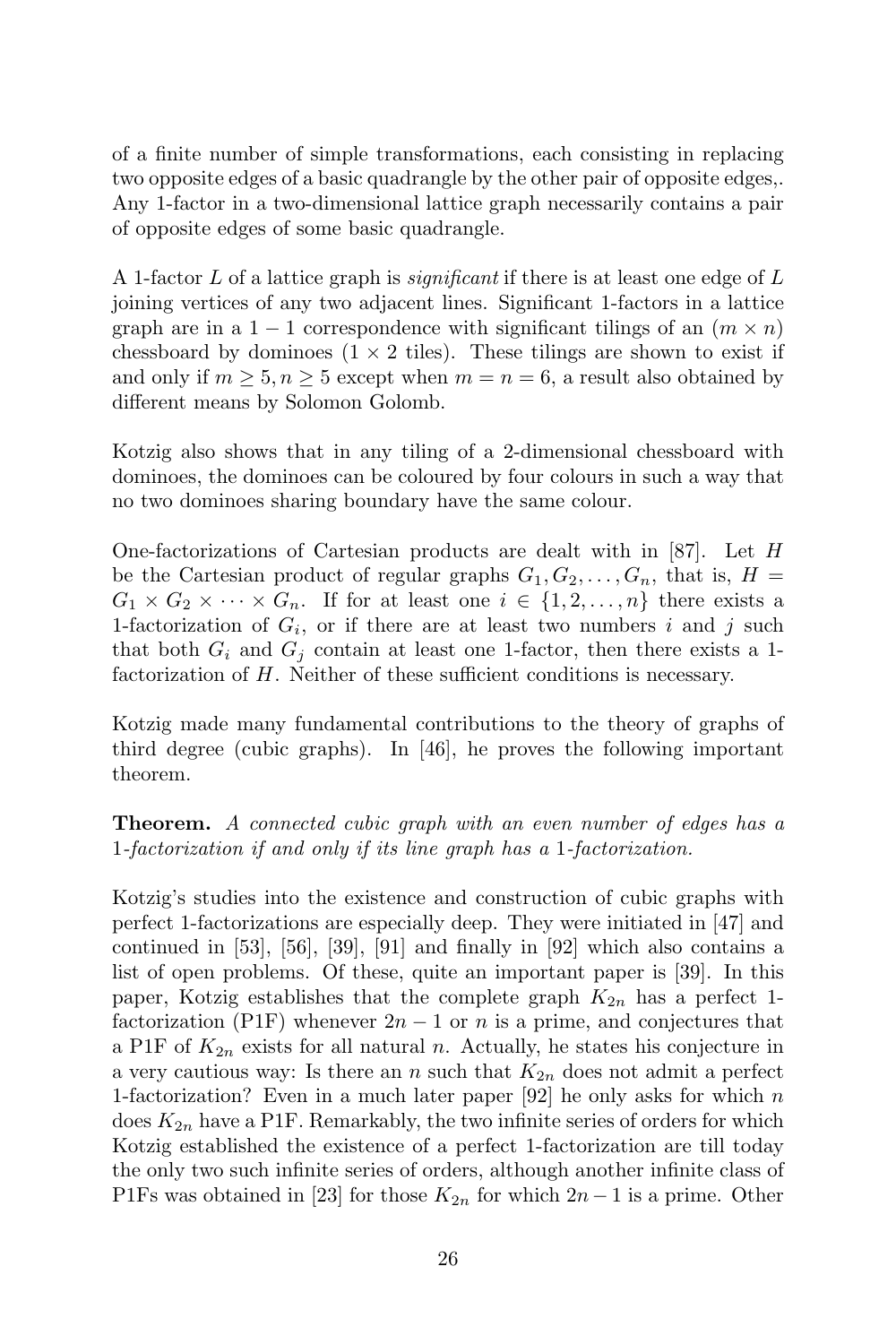than that the existence of P1Fs of  $K_{2n}$  was established only for several sporadic orders. For more details on the problem of perfect 1-factorizations of the complete graph and its history, see [111]. Currently, the smallest order of a complete graph for which the existence of a P1F is in doubt is 64.

It is well known that any regular bipartite graph has a 1-factorization. Already in [47], Kotzig proves that a regular bipartite graph with  $n$  vertices can have a perfect 1-factorization only if  $n \equiv 2 \pmod{4}$ . In [53] he proves that a planar bipartite graph with more than two vertices cannot have a perfect 1-factorization. In the deep study [56], it is shown, among other things, that starting with the graph with two vertices and three edges joining these two vertices and by applying repeatedly two types of twovertex extensions, called  $\rho$ -extension and  $\pi$ -extension, respectively, one can construct any cubic graph with a perfect 1-factorization.

#### Graph decompositions

A classical theorem by Listing states that if a finite connected graph has exactly 2n vertices of odd degree then there exists a decomposition of its edge-set into *n* open trails. In [43], Kotzig proves several extensions of this theorem.

**Theorem.** If a finite regular graph G of degree  $2d+1$  with 2n vertices has at least one 1-factor, say L, then there exists an edge-decomposition of G into n open trails, each of length  $2d + 1$  and each containing exactly one edge of L.

**Theorem.** If G is a cubic graph with  $2n$  vertices which has an edgedecomposition into n open trails of length 3 each, then G contains at least one 1-factor. An analogous statement for a regular graph of degree  $d+1$ with  $d > 1$  does not hold.

**Theorem.** A necessary condition for a regular graph G of degree  $2d + 1$ to possess an edge-decomposition into open trails of length  $2d + 1$  is that it does not contain a vertex incident with more than d bridges.

This is augmented by the following theorem that we find in [48].

**Theorem.** A regular graph G of degree  $2d + 1$  with 2n vertices can be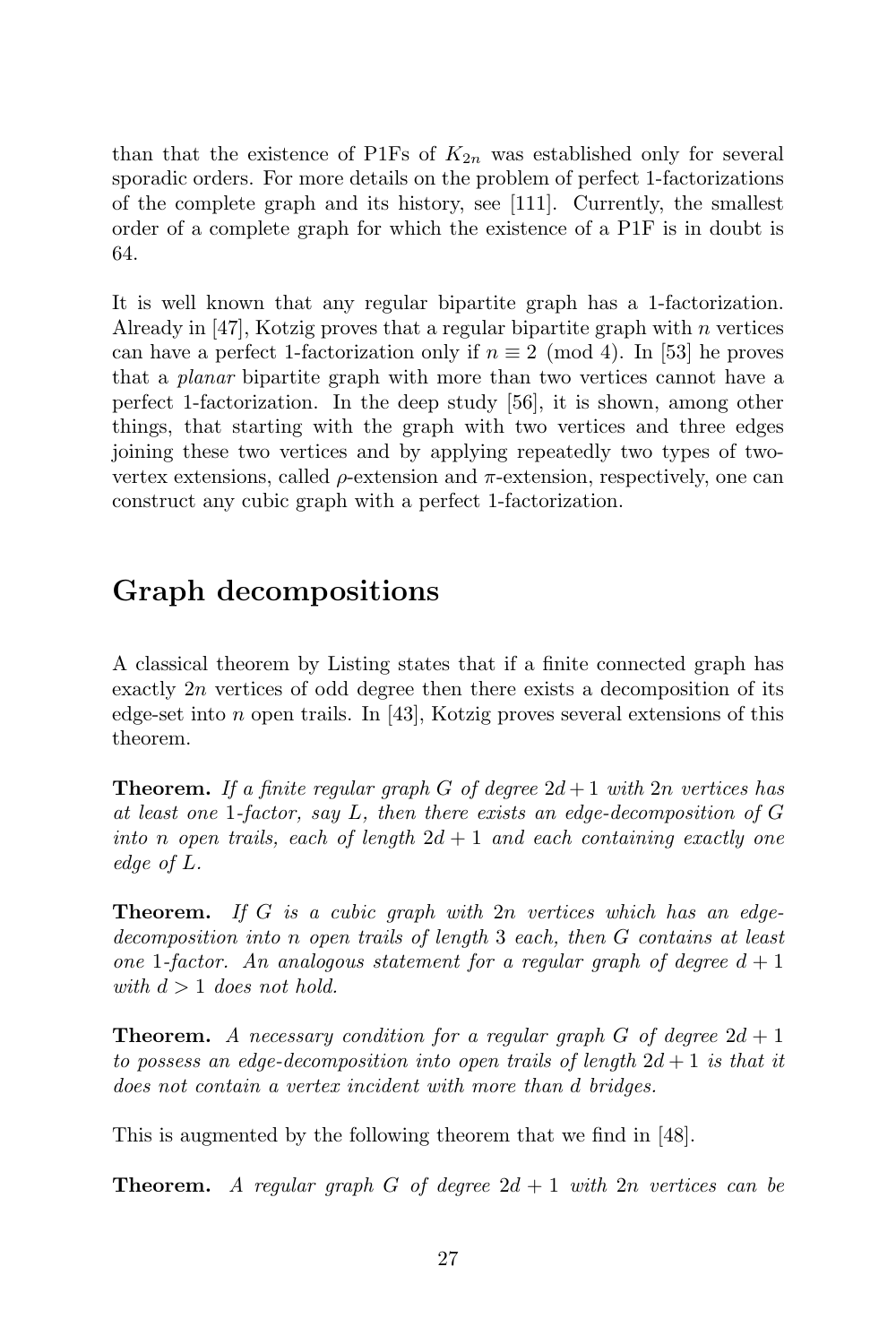decomposed into a factor of degree d and a factor of degree  $d+1$  if and only if it can be decomposed into n open trails where each trail contains an odd number of edges.

In [80] necessary and sufficient conditions are found for the existence of a decomposition of the complete graph  $K_n$  into regular bipartite factors. If the number of factors is k then  $2^{k-1} < n \le 2^k$ . Curiously, due to an obviously unintended oversight, this paper appeared in Discrete Mathematics twice(!): it can be found in volume 2(1972), 383–387 and also in volume 4(1973), 65–69.

Decompositions of the 4-regular graph  $Q_n$  isomorphic to a circulant  $S(n; \{1, 2\})$  into two 2-factors are considered in [26]. It is proved that in any decomposition of  $Q_n$  into two 2-factors, at least one of the factors must be a Hamiltonian cycle.

In one of his early papers [46], Kotzig proved that every connected graph with an even number of edges has an edge-decomposition into paths of length two; here, a path of length two is the simple graph with three vertices and two edges.

The edge-set of any tree T having  $2n$  vertices can be decomposed into n paths, and  $n$  is the smallest number of paths into which the edge-set of  $T$ can be decomposed. In [69], a formula is given for the number of different decompositions of T into n paths in terms of  $d_i$  and  $g_i$  where  $d_i$  is the number of vertices of T of degree i and  $g_i = i!!$  if i is odd, and  $g_i = (i-1)!!$ if i is even.

Kotzig was the first to consider decompositions of complete graphs into cycles of fixed length in [64]. He proved, by a direct construction, that the complete graph  $K_n$  where  $n \equiv 1 \pmod{8k}$  can be cyclically decomposed into copies of a 4k-cycle. When k is a power of 2,  $k = 2<sup>a</sup>$ , this sufficient condition for the existence of a decomposition of the complete graph into 4k-cycles is also necessary. This paper marked the start of a series of papers dealing with decompositions of the complete graph into cycles of fixed length culminating in a complete solution of this problem many decades later. Credit is due Kotzig for his early work on the subject.

In [88], similar in spirit to [64], Kotzig considers decompositions of complete graphs into d-dimensional cubes. By establishing the existence of an  $\alpha$ labelling (see the section on labellings below) of the  $d$ -dimensional cube  $W_d$ , he proves that a decomposition of the complete graph  $K_n$  into copies of  $W_d$  exists for all  $n \equiv 1 \pmod{d2^d}$ . When d is even, this condition is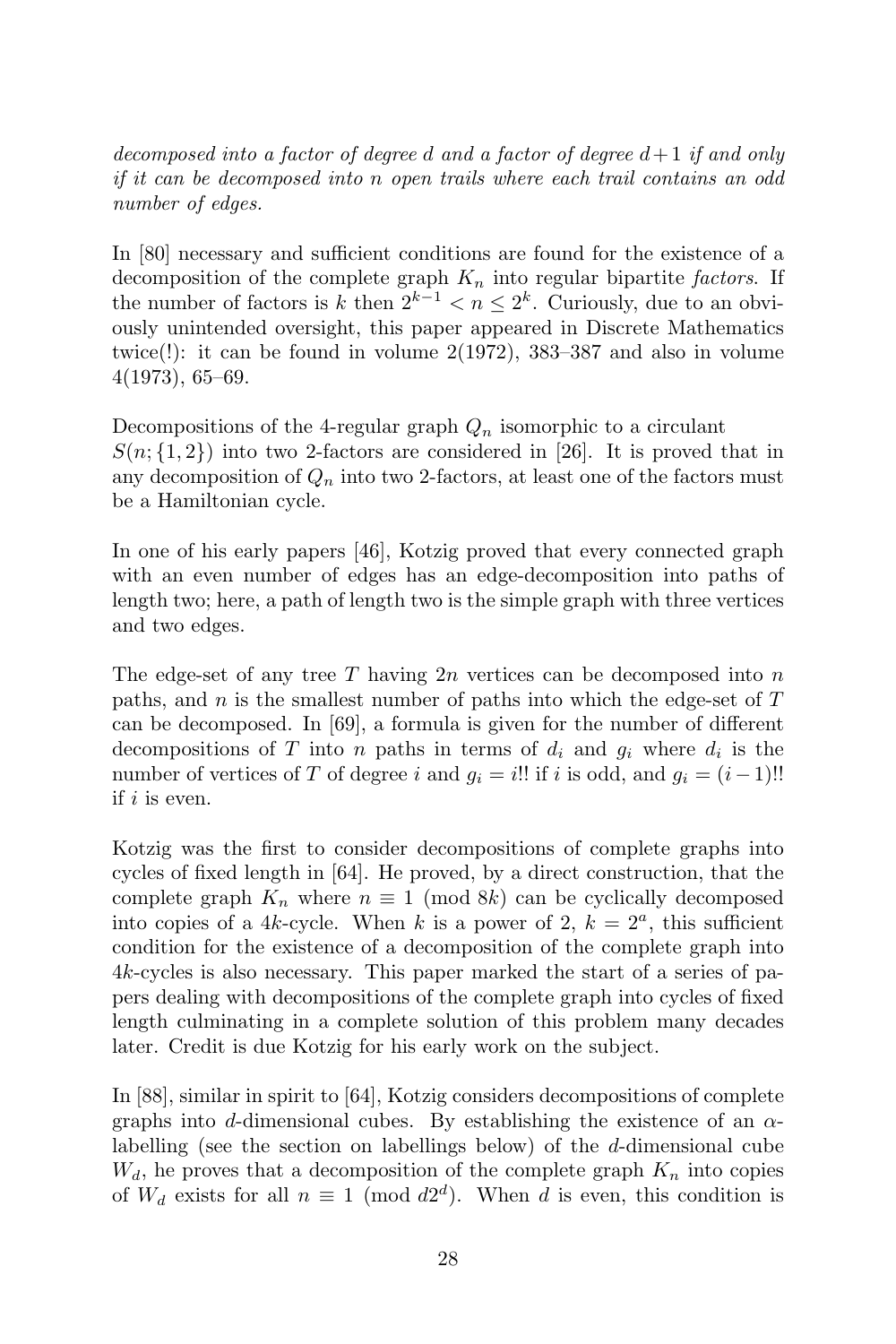also necessary. When  $d$  is odd, however, then another possibility is that  $n \equiv 0 \pmod{2^d}$  and  $n \equiv 1 \pmod{d}$ . He points out the existence of a decomposition of  $K_{16}$  into copies of  $W_3$ . Kotzig's results have subsequently been extended in [22] and [27], however, the existence of decompositions of  $K_n$  into copies of  $W_d$  when d is odd,  $d \geq 5$ , is still open.

The study of decompositions of the complete graph  $K_n$  into factors with given diameters was initiated in [21] where it is shown that  $K_n$  can be decomposed into m factors with diameters  $d_1, d_2, \ldots, d_m$  if and only if  $n \geq$  $F(d_1, d_2, \ldots, d_m)$ , the smallest number n for which such a decomposition exists. That paper and a large number of papers that followed studied the function  $F(d_1, \ldots, d_m)$ . If the diameter of each of the m factors equals d, one writes  $F(d, \ldots, d) = F_m(d)$ . The paper [98] studies the same problem with the additional requirement that the  $m$  factors be pairwise isomorphic. Values of n such that  $m\binom{n}{2}$  are *admissible*. Let  $G_m(d)$  be the smallest cardinal number n such that there exists a decomposition of  $K_n$  into m pairwise isomorphic factors of diameter d, and let  $H_m(d)$  be the smallest cardinal number *n* such that for all admissible  $N \geq H_m(d)$  there exists a decomposition of  $K_n$  into m isomorphic factors of diameter d. Trivially,  $F_m(d) \leq G_m(d) \leq H_m(d)$ , and it is conjectured (but remains unproved in general) that  $G_m(d) = H_m(d)$ . For  $m = 2$  one easily obtains  $G_m(2) =$  $H_m(2) = 4$  if  $d = 3$ ,  $= 5$  if  $d = 2$  and  $= \infty$  otherwise. The main body of [98] deals with the case of  $m = 3$  isomorphic factors. In this case, the admissible values are  $n \equiv 0$  or 1 (mod 3).

#### Main result states:

**Theorem 2.** Let  $t > 1$  be an integer and let  $d \in \{3, 4, \ldots, t+2\}$ . The  $K_{3t}$ and  $K_{3t+1}$  can be decomposed into three isomorphic factors of diameter d. When  $t = 2$  or  $t = 3$ , such a decomposition exists also with  $d = t + 3$ .

As for diameter  $d = 2$ , combined with a much later result of an impossibility of a decomposition of  $K_{12}$  into three factors of diameter 2 [117], we get  $G_3(2) = 13$  (actually,  $F_3(2) = G_3(2) = H_3(2)$ .

We find another pioneering contribution of Kotzig in his paper [77] where he introduces the notion of a P-groupoid and a P-quasigroup arising from a decomposition of a complete graph with an odd number of vertices into closed trails. The connection he establishes may be viewed as a generalization of the well-known relationship between Steiner triple systems and Steiner quasigroups [25]. A P-groupoid is a pair  $(V, \times)$  where V is a finite set and  $\times$  is a binary operation which is (1) idempotent, (2) such that if  $a, b \in V, a \neq b$  then  $a, b, a \times b$  are all distinct, and (3)  $a \times b = c$  implies  $c \times b = a$ . It is shown that the set of P-groupoids with n elements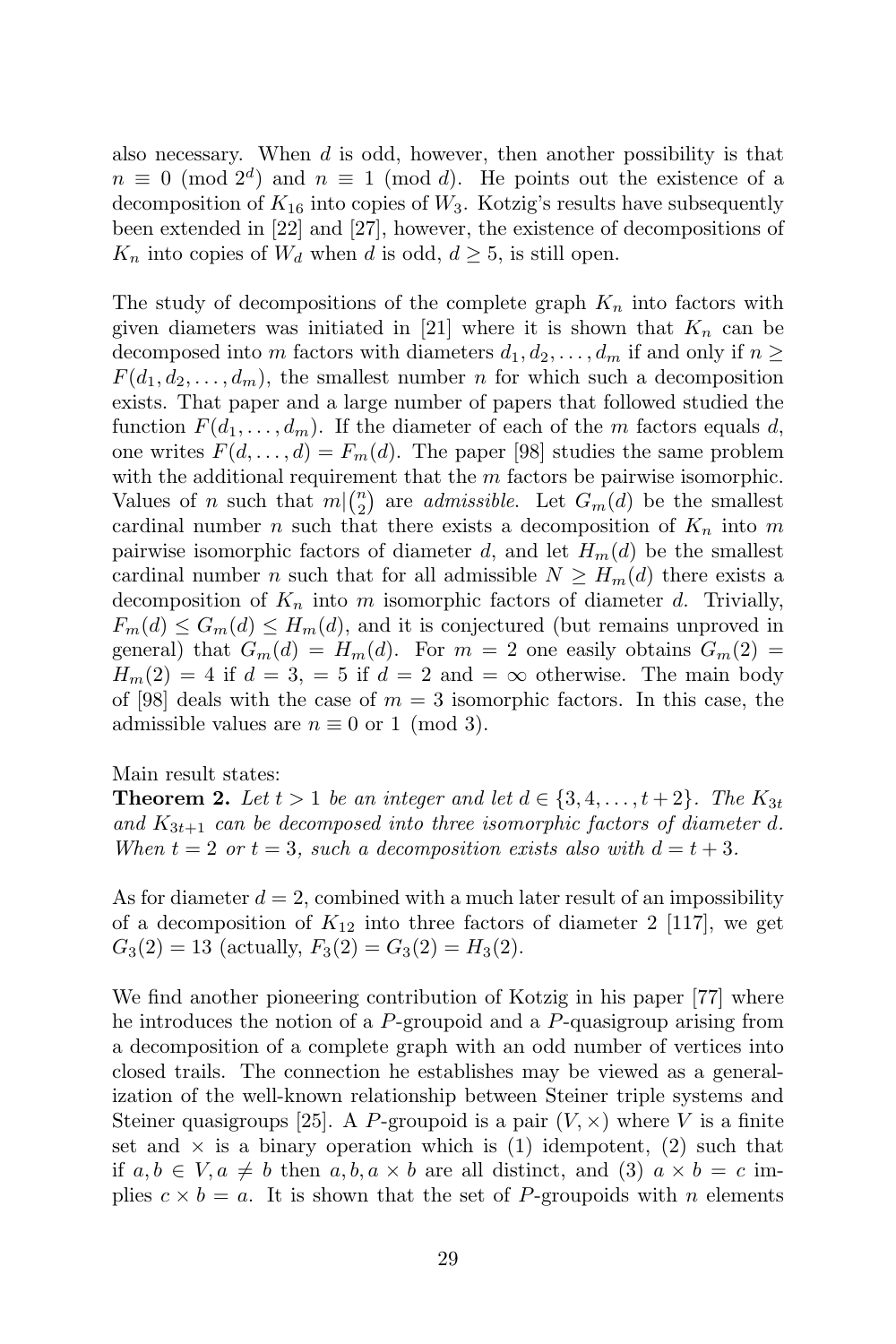is coextensive with the set of decompositions of the complete graph  $K_n$ into closed trails. When a P-groupoid satisfies one more condition (4) the equation  $x \times a = b$  has a unique solution for all  $a, b \in V$ , then it is a P-quasigroup. The  $(1, 3, 2)$ -conjugate of a P-quasigroup is a commutative quasigroup which Kotzig calls K-quasigroup. In a somewhat later paper [102], Kotzig and Turgeon gave a constructive graph-theoretic proof that for every integer r such that  $2r+1 \equiv 0 \pmod{7}$  there exists a P-quasigroup of order  $2r+1$  defining an Eulerian path in  $K_{2r+1}$ . Kotzig's paper [77] had as a consequence a furious activity (too broad and extensive to be fully surveyed here) leading to some deep and fairly definitive results. As a sample, let us just mention the paper [106] on Steiner pentagon systems, or many classification results for i-perfect cycle systems, surveyed, e.g., in [105].

Concerning the well-known Oberwolfach problem (OP) and its variants, Kotzig deals with them in [97], [32] and [35]. Specifically, in [35] a spouseavoiding variant of OP (called therein NOP) is introduced for the first time, and many results, both general and for small orders are obtained. A special case of NOP, an analogue of Kirkman triple systems, the so called nearly Kirkman systems, was introduced earlier in [97]. All three above cited papers offer partial results on existence problems, and were thus later superseded by new results, in some cases settling the corresponding existence questions completely. So, for example, nearly Kirkman triple systems are now known to exist for all  $n \equiv 0 \pmod{6}$ ,  $n > 18$ ; they do not exist for  $n = 6$  or  $n = 12$ . The NOP problem is conjectured to have a solution in all cases except in the two cases mentioned but so far the conjecture has been proven only asymptotically.

#### Latin squares and quasigroups

Latin squares which contain no Latin subsquares of order 2, so-called  $N_2$ -Latin squares, are subject of [93] and [99]. Squares of this kind are applied in [93] to construct sets of pairwise disjoint Steiner triple systems. Both existence problems (for  $N_2$ -Latin squares and for large sets of disjoint Steiner triple systems) were subsequently completely settled: a Latin square of order n without a subsquare of order 2 exists for all natural  $n$  with the exception of  $n = 2$  and  $n = 4$ , and a large set of disjoint Steiner triple systems of order *n* exists if and only if  $n \equiv 1$  or 3 (mod 6),  $n \neq 7$ .

The associativity index  $\alpha$  of a finite groupoid is the number of ordered triples  $(a, b, c)$  such that  $(ab)c = a(bc)$ . It is known that for a quasigroup of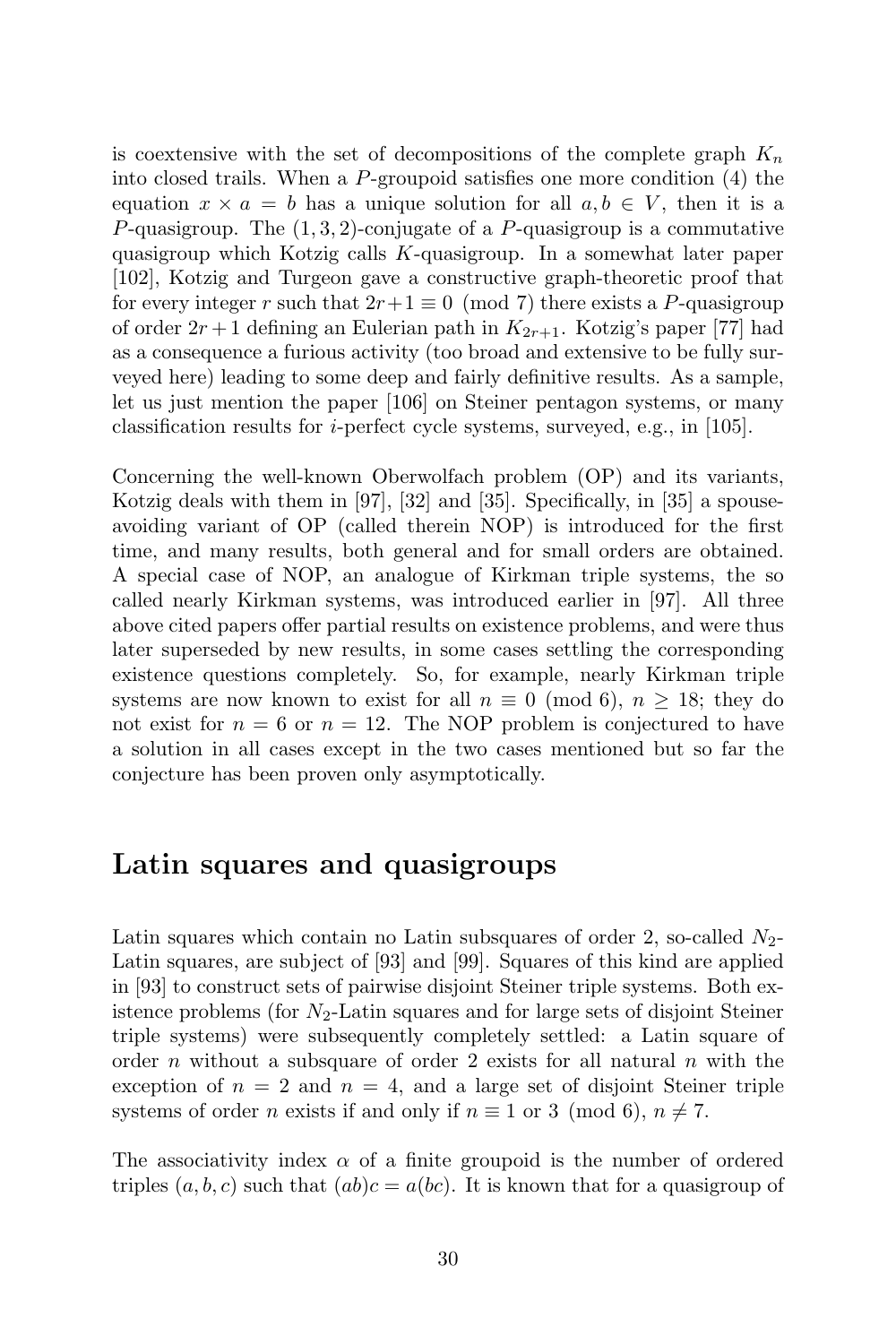order q which is not a group the associativity index is at least  $q$  and at most  $q^3 - q$  if  $q \ge 7$  but whether these bounds are best possible for all orders remains in doubt. In [94], Kotzig and Reischer derive results which improve these bounds for certain special classes of quasigroups. So, for example, if a quasigroup Q of order q has a one-sided identity then  $\alpha \geq q^2$ , and if Q is a loop then  $\alpha \geq 3q^2 - 3q + 1$ . Moreover, for every  $q \not\equiv 2 \pmod{4}$  there exists a quasigroup with left identity having  $\alpha = q^2$  so that for these orders the bound is sharp. For a commutative quasigroup of order  $q, \alpha \geq q^2$  and the bound is sharp whenever  $q \not\equiv 2 \pmod{4}$ . When  $q \equiv 2 \pmod{4}$  there exists a commutative quasigroup with  $\alpha = 2q^2$ . The paper contains further partial results for idempotent quasigroups, Steiner quasigroups etc. but the general problem of determining the spectrum for the associativity index of finite quasigroups remains wide open. Several further contributions to this important and intriguing problem can be found in the paper by Grosek and Horák [30] as well as in several papers by Kepka, Drápal and their collaborators, too numerous to be mentioned here.

An interesting new problem is studied in [34]. A Latin square of order n is h-homogeneous if each its cell is contained in exactly h Latin subsquares of order 2. 0-homogeneous Latin squares are the  $N_2$ -Latin squares mentioned above. The  $(n - 1)$ -homogeneous Latin squares exist if and only if n is a power of 2, while  $(n-2)$ -homogeneous Latin squares do not exist, and 1-homogeneous Latin squares of order n exist if and only if  $n$  is even. It is shown that  $(n-3)$ -homogeneous Latin squares of order n exist if and only if  $n \in \{3, 4, 6, 8, 12, 16\}$ . Several further constructions are given for various  $h$ -homogeneous Latin squares. This work is continued in [33] where a multiplicative construction is used to produce a 4-homogeneous Latin square of order 12, 6-homogeneous Latin squares of orders 20 and 24, and a 12-homogeneous Latin square of order 24. What is known about the existence of h-homogeneous Latin squares of order up to 26 is summarized here but many cases with  $2 \leq h \leq 22$  and  $9 \leq n \leq 26$  remain unresolved. To determine for which values of  $h$  does there exist an  $h$ -homogeneous Latin square of order  $n$  is a fascinating open problem.

#### Antipodal graphs

According to [72], a connected bipartite graph  $G$  is *centrally symmetric* if for each vertex x in G there is exactly one vertex  $\bar{x}$  such that for all neighbours y of  $\bar{x}$  the distance from x to y is smaller than the distance from x to  $\bar{x}$ . The vertices  $x, \bar{x}$  are said to be antipodal pair. The distance between the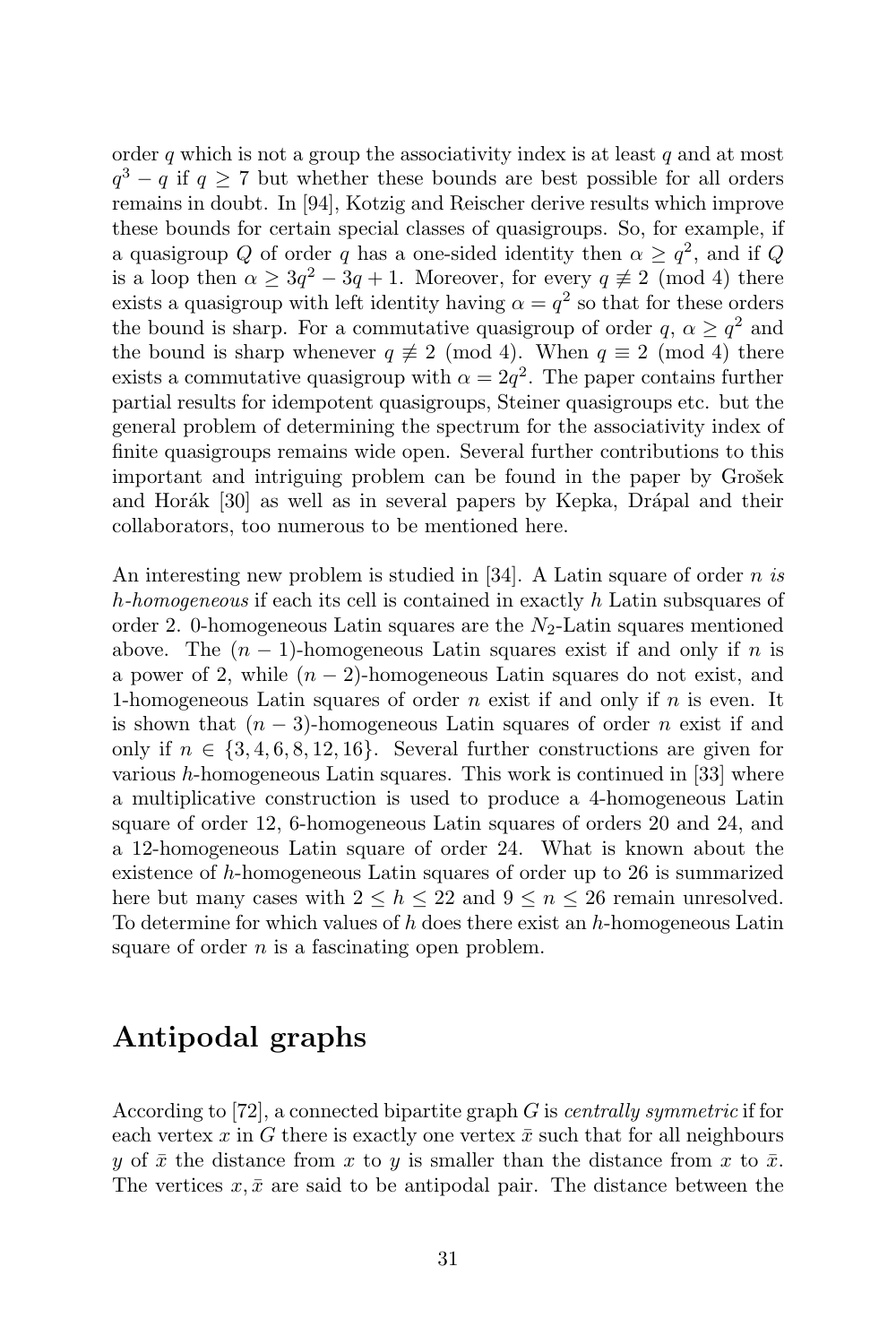two vertices of an antipodal pair equals the diameter  $d(G)$ , Each centrally symmetric graph has an even number of vertices and each has a fixed-pointfree involution as an automorphism. Several structural properties of these graphs are derived here, and then in [29], [17] and [18], antipodal graphs are discussed: these are graphs where for each vertex  $x$  there is a unique vertex  $\bar{x}$  at distance d where d is the diameter of G. Antipodal graphs of diameter 2 are isomorphic to the cocktail-party graph  $K_n \setminus L$  where L is a 1-factor. Antipodal bipartite graphs of diameter 3 are isomorphic to  $K_{n,n} \setminus L$ . A construction is given in [18] producing all antipodal graphs of diameter 3. The authors use in the proof what is otherwise known in the theory of strongly regular graphs as Seidel switching, apparently discovered independently. A nonbipartite antipodal graph of diameter 3 must contain at least  $2n - 12$  triangles, and for every even  $n > 8$  there is an antipodal graph of diameter 3 with exactly  $2n-12$  triangles. Finally, in [19], antipodal graphs of diameter 4 and girth 5 are considered. Under an additional condition on the vertices equidistant from an antipodal pair  $x, \bar{x}$ there is exactly one such graph in which vertices equidistant from x and  $\bar{x}$ form a dodecahedron.

#### Labellings

In [95], Kotzig introduced the notion of a *magic labelling*. This is nowadays known as edge-magic labelling to distinguish it from vertex-magic labelling. For a graph G with m vertices and n edges, vertex set  $V(G)$  and edgeset  $E(G)$ , a magic labelling f with a constant C is a one-to-one mapping  $f: V(G) \cup E(G) \to \{1, 2, ..., m+n\}$  such that  $f(x) + f(y) + f(\{x, y\}) = C$ for all edges  $\{x, y\} \in E(G)$ .

It is shown in [95] that all n-cycles for  $n \geq 3$ , all complete bipartite graphs, all caterpillars and matchings with an odd number of edges have an edgemagic labelling (called an M-valuation in [95]). The paper [95] has spurned a furious activity and the topic of magic labellings of all kinds has attracted for its simplicity and appeal many novices to graph theory as witnessed by Gallian in his survey [28]. There are four additional papers by Kotzig devoted wholly or partially to edge-magic labellings. In [96] it is shown that the complete graph  $K_n$  has an edge-magic labelling if and only if  $n = 2, 3, 5$ , or 6. In [78], Kotzig proves the existence of a class of forests and of a class of regular graphs which cannot possess an edge-magic labelling. In [79] it is shown that if a 3-colourable graph G has an edge-magic labelling than the graph consisting of an odd number of components each isomorphic to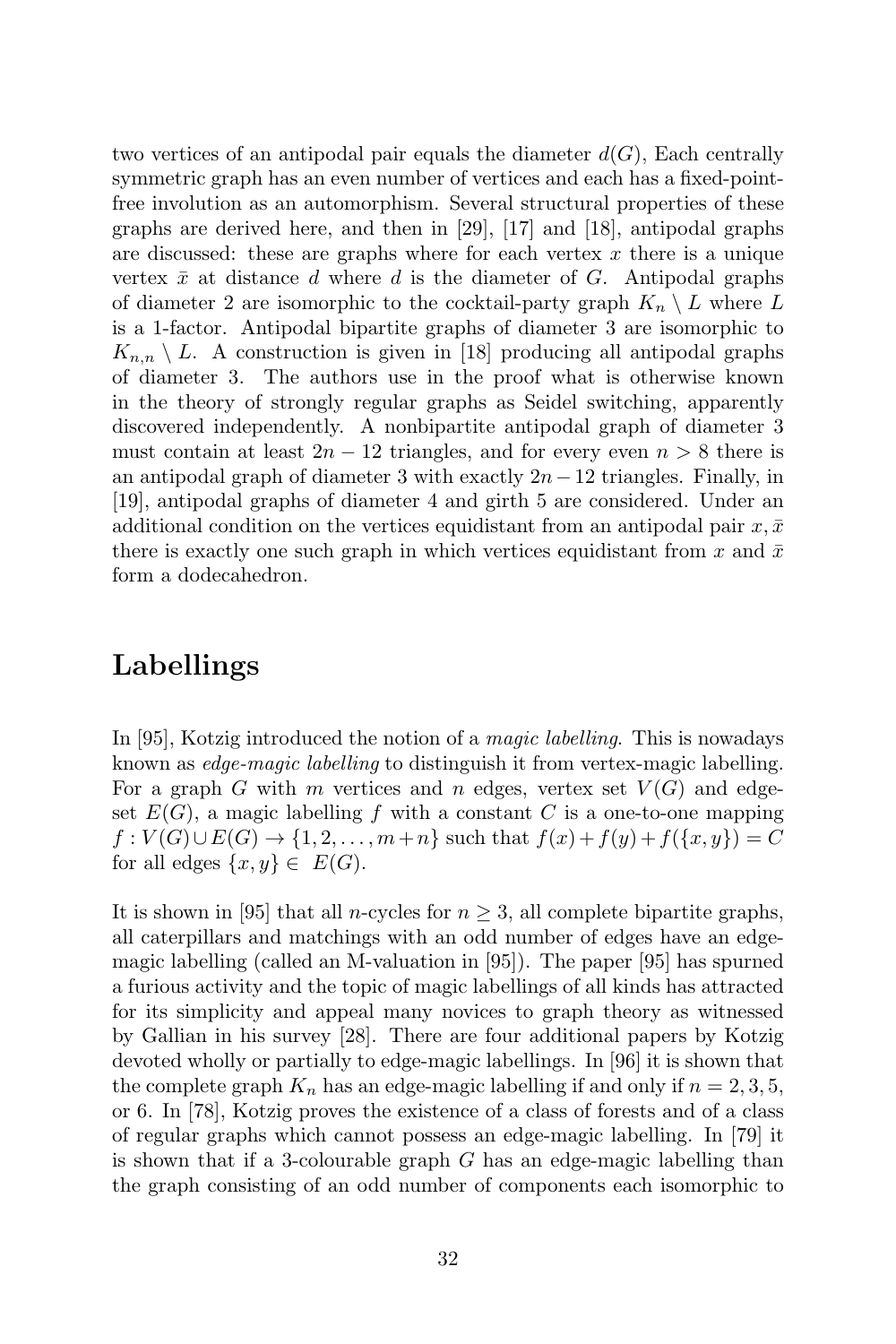G also has an edge-magic labelling. Thus, for example, a graph consisting of an odd number of disjoint n-cycles has an edge-magic labelling. Finally, the paper [81] explores the relationship between  $\alpha$ -labellings (see below) and edge-magic labellings of bipartite graphs. If a bipartite graph has an  $\alpha$ -labelling then it also possesses an edge-magic labelling. It has been conjectured that all trees have an edge-magic labelling. Consequently, when looking for a counterexample, it suffices to look at those trees which do not admit an  $\alpha$ -labelling. Several infinite classes of such trees are known. Despite the ongoing discussion about the importance of the topic, these papers confer another testimony to Kotzig's inventiveness. For an up-todate status of research on edge-magic labellings, see [28].

After Gerhard Ringel posed in 1963 his famous problem on tree decompositions of the complete graph [109] and after an introduction of a hierarchy of graph labellings as a means to approach Ringel's problem [110], Anton Kotzig became very interested in this circle of problems. However, his first paper on this type of labellings appears only much later after he has moved to Canada. In order to describe most important contributions of Anton Kotzig to this topic, we need some definitions. A *labelling*  $\phi$  of a graph G with n edges is a  $1 - 1$  mapping of its vertex set  $V(G)$  into the set  $\{0, 1, \ldots, n\}$ . The value of an edge  $\{u, v\}$ ,  $u, v \in V(G)$ , in the labelling  $\phi$  is  $|\phi(u) - \phi(v)|$ . If the set of edge-values of a labelling  $\phi$  of a graph G with n edges is the set  $\{1, 2, ..., n\}$  then  $\phi$  is said to be a graceful labelling of G (an older name:  $\beta$ -labelling, or  $\beta$ -valuation). If, in addition, there exists a number x such that for every edge  $\{u, v\} \in G$ , one of the values  $\phi(u)$ ,  $\phi(v)$ does not exceed  $x$  and the other is strictly greater than  $x$ , then the labelling  $\phi$  is called an  $\alpha$ -labelling.

Clearly, every  $\alpha$ -labelling is also a graceful labelling but not conversely. The Graceful Tree Conjecture (GCT) states that every tree admits a graceful labelling. On the other hand, there exist trees which do not admit an  $\alpha$ -labelling; the smallest such tree has 7 vertices.

The GCT is older than 50 years but in spite of an extensive effort, it remains open. In [82], Kotzig proves a result which in my opinion is among the strongest results toward settling the GTC. Given a tree  $T$  and an arbitrary edge  $e = \{u, v\} \in E(T)$ , let  $T_i(e)$  be the tree obtained form T by replacing the edge e with a path of length i,  $i = 1, 2, \ldots$  with end-vertices  $u, v$ . Kotzig proves in [82] that for any tree T and any its edge  $e$ , wouldn't "its any edge" be better? in the infinite set of trees  $T(e) = \{T_i(e) : i = 1, 2, ...\}$  there is at most a finite number of trees without an  $\alpha$ -labelling. Thus, in a certain sense, almost all trees admit an  $\alpha$ -labelling even though there are several infinite classes known of trees without an  $\alpha$ -labelling (cf. [36], [110]).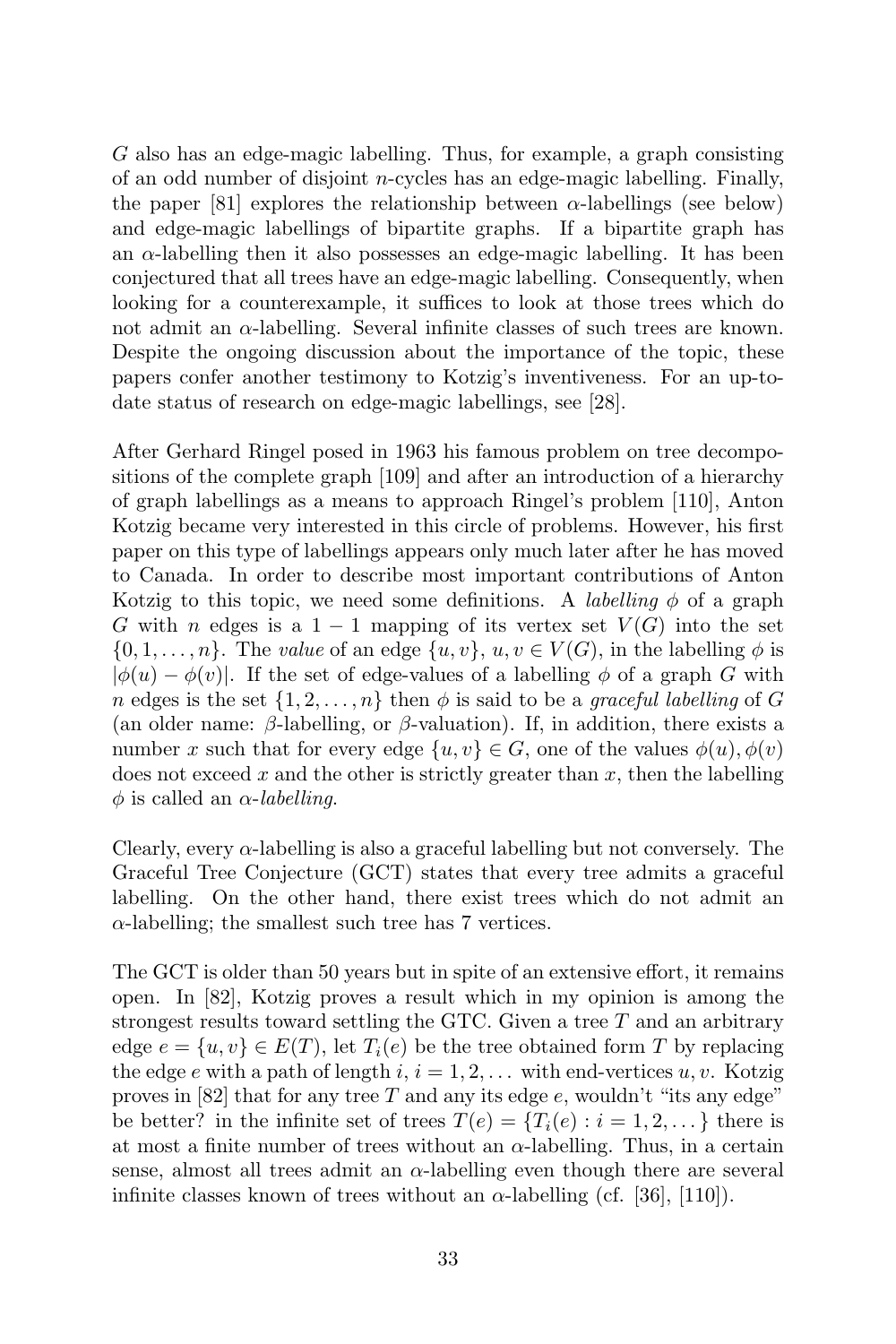In his later years, Kotzig became interested in labellings of 2-regular graphs, an interesting topic although seemingly of lesser importance. In a 2-regular graph each component is a cycle. An Eulerian graph with  $n$  edges can have a graceful labelling only if  $n \equiv 0$  or 3 (mod 4) [110]. For an *n*-cycle, this condition is also sufficient. It is stated in [90] and proved in [13] that in the case of a 2-regular graph with two components, this condition is also sufficient. However, the condition is not sufficient in general. Kotzig determines in [90] the smallest 2-regular graph satisfying the above necessary condition but not admitting a graceful labelling; it has three components, two of which are triangles and one is a pentagon. In the same paper [90], Kotzig derives another necessary condition for the existence of a graceful labelling of a 2-regular graph. If  $\omega$  is the number of odd length cycles in a 2-regular graph  $G$  then for the number of its vertices one must have  $|V(G)| \geq \omega \cdot (\omega + 2)$ . It is also shown that for every natural  $\omega$  there exists a 2-regular graceful graph with exactly  $\omega \cdot (\omega + 2)$  vertices having exactly  $\omega$  odd length cycles. While Kotzig proves in [90] that a 2-regular graph with three components, each of length  $4k + 3$  (k natural) is graceful, he also convinces the reader that the existence problem for graceful labellings of 2-regular graphs is far from easy.

In [83], he treats the case of isomorphic components. In a series of papers  $[10]$ ,  $[11]$ , joint with Jaromír Abrham culminating in  $[12]$ , they settle completely the case when all cycles are of length 4: each such 2-regular graph admits even an  $\alpha$ -labelling except in the case of three components when only a graceful labelling exists. In [101], it is shown that a d-regular graph with c components which are all complete (and thus isomorphic to  $K_{d+1}$ ) has a graceful labelling if and only if  $c = 1$  and  $d < 4$ . Exponential lower bounds on the number of graceful labellings of paths and of cycles are obtained in [8] and [7], respectively. See also [9].

# Perfect systems of difference sets and additive permutations

A non-modular analogue of difference sets and supplementary difference sets well known in combinatorial design theory is considered in several papers starting with [100] and [20] although traces of the ideas involved one can find already in an early paper [60].

Let  $A_i = (a_{i1} < a_{i2} < \cdots < a_{in}), i = 1, 2, \ldots, m$ , be m sequences of integers, and let  $D_i = \{a_{ij} - a_{ih} : 1 \leq h < j \leq n\}$  be their difference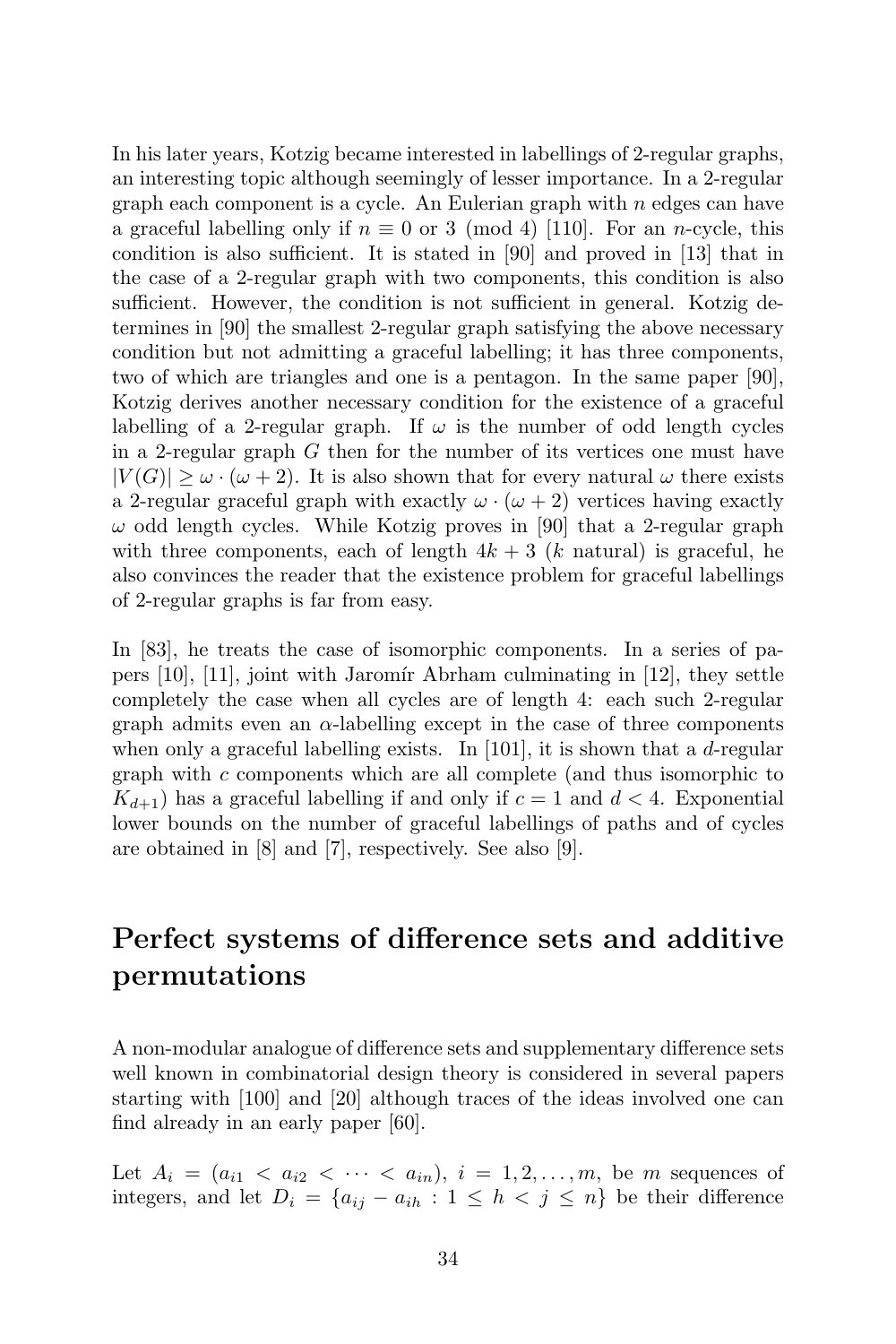sets. The system  $D = (D_1, \ldots, D_m)$  is a perfect  $(m, n, c)$ -system if  $D =$  $D_1 \cup D_2 \cup \cdots \cup D_m = \{c, c+1, \ldots, c-1+m{n \choose 2}\}.$  The sets  $D_i$  are called the components. For example, the existence of a perfect  $(m, n, 1)$ -system corresponds to a graceful labelling of the graph consisting of  $m$  complete graphs  $K_n$  having one common vertex. The definition is quite restrictive as no  $(m, n, c)$ -system exists if  $n \geq 6$ , as is proved in [20].

Several further papers by Kotzig, most of them co-authored by Jaromír Abrham - nine, to be precise - deal with the properties of  $(m, n, c)$ -systems and also of more general perfect systems of difference sets (PSDS) where the components need not be of the same size. In these papers, various properties of these systems are derived and proved. Among other things, all (not too numerous) such systems with small number of components are exhibited and classified. For example, one such system with two components has  $D_1 = \{1, 7, 8\}, D_2 = \{2, 3, 4, 5, 6, 9\}.$  Somewhat surprisingly, this is the only perfect system of difference sets having exactly two components. There are only two such systems with one component, and altogether 28 such systems with three components [5].

It is difficult to judge the importance of these papers and the topic at this time. The truth is that the response to this set of papers regarding perfect systems of difference sets has been quite muted up to this time, reflected, among other things, by a negligible number of citations which these papers collectively elicited. Motivated by a real life problem of spacing antennas in radioastronomy, there have so far been very few applications. However, one can find some applications in a paper by Mathon [107] who uses PSDS to construct many new cyclic Steiner designs  $S(2, 4, v)$ . According to [24], PSDSs with n components of size 4 are known to exist for  $n \in \{1, 4, 5, \ldots, 36.41, 46\}$ , and also for several infinite classes of n. Whether such PSDS exist for every number  $n$  of components of size 4 is still unanswered. As for PSDS with components of size 5, these can exist only when n is even, and for  $n \leq 50$  are known to exist only when  $n = 6, 8$ or 10 [107]. .

A related notion is that of additive sets of permutations. For an odd number  $m = 2k + 1$ , let  $X^1 = (-k, -k + 1, \ldots, -1, 0, 1, \ldots, k - 1, k)$  and let  $X^2, \ldots, X^n$  be permutations of  $X^1$ . Then  $X^1, X^2, \ldots, X^n$  is an *additive* sequence of permutations (ASP) of order m and length n if the vector sum of every subsequence of consecutive permutations is also a permutation of  $X<sup>1</sup>$ . ASPs play a role in recursive constructions for PSDSs and vice versa (see, e.g, [1]). Twelve papers of Kotzig and his collaborators all published between 1979 and 1986 deal with the existence and various questions of additive sequences of permutations. Apart from the paper [4] about the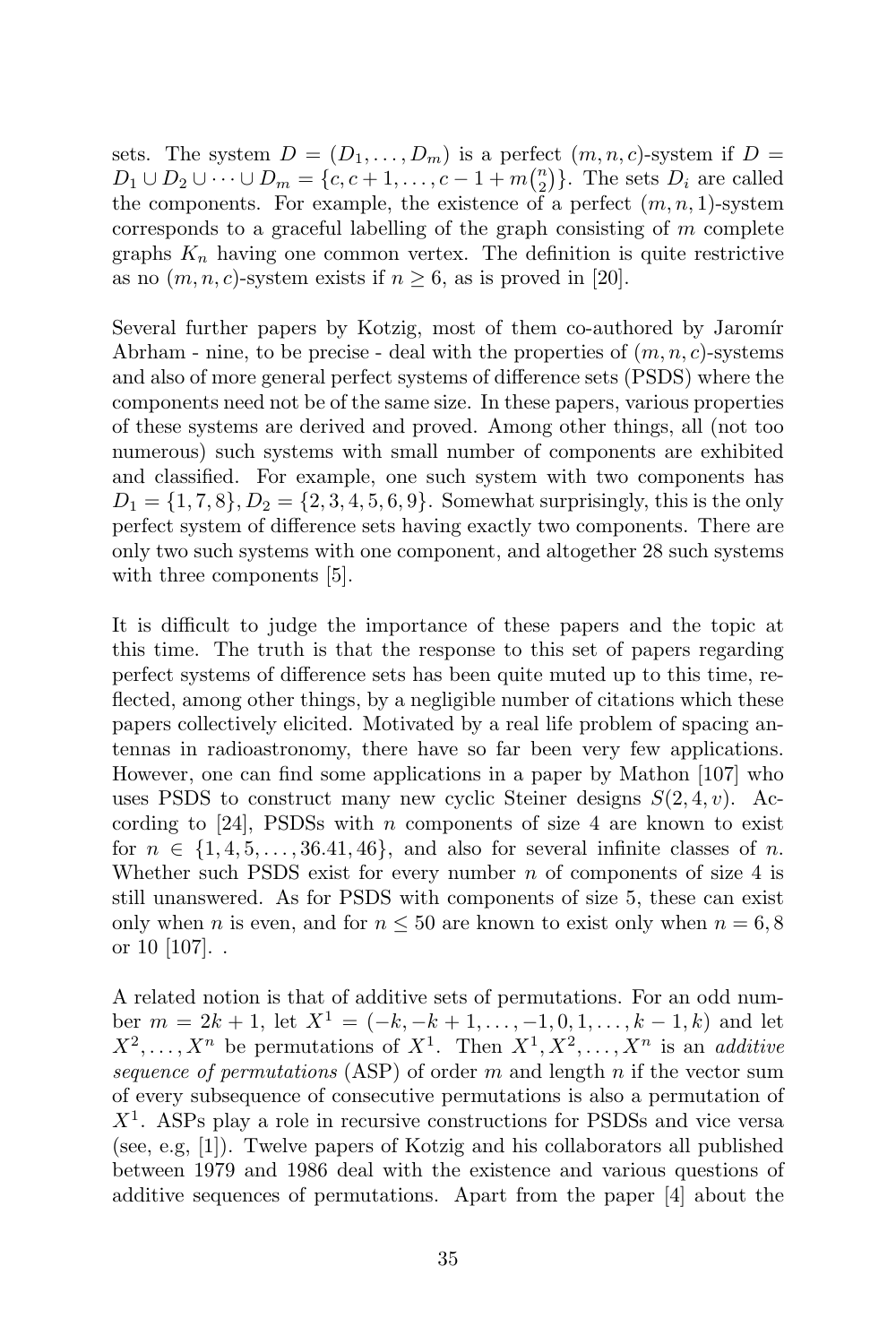relationship of additive sets of permutations and Skolem sequences, the response to the rest appears to be muted up until now.

# Other contributions

Kotzig made important contributions to several other areas of graph theory.

In a paper [103] coauthored by Bohdan Zelinka we find the following interesting theorem:

For any positive integers  $r, s$  there exists a regular graph of degree  $2r$  in which each edge belongs to exactly one cycle of length s. There are no regular graphs of odd degree with this property.

In [63], he proved three theorems on the existence of Hamiltonian cycles in lattice graphs.

Two of his papers deal with friendship graphs, in particular, with degrees of vertices in infinite friendship graphs. Obviously inspired by this, he considered the following generalization in [89]. For natural numbers  $r, k$ , let  $P_r(k)$ -graph (or r-regularly connected k-path graph) be a graph in which for each pair of vertices there exist exactly  $r$  paths of length  $k$  connecting these two vertices. The  $P_1(1)$ -graphs are complete graphs and  $P_1(2)$ -graphs are the friendship graphs. He conjectures that there exists no  $P_1(k)$ -graph for  $k > 2$  and proves the conjecture for  $k < 10$ . Several examples of  $P_r(k)$ graphs with  $r > 1$  are presented in [89]. For example, the graph consisting of n  $K_5$ 's having a common vertex is a  $P_6(3)$ -graph. The octahedron is a  $P_8(5)$ -graph. But the existence problem for  $P_r(k)$ -graphs remains wide open.

Two papers coauthored by Juraj Bosák and Stefan Znám deal with some metric problems in graph theory (see [114]). Kotzig also wrote about applications of graph theory to economic problems, permutations, number sequences and other topics.

Kotzig sometimes felt that his work was underappreciated. In the fifties and early sixties of last century when Kotzig did some of his best work, graph theory was still denigrated in certain circles. However, he did receive some of the highest honours granted to scientists in Czechoslovakia: in 1965 it was the Order for Outstanding Contributions to the Country, and the Czechoslovak State Prize in 1969. On the occasion of his 60th birthday,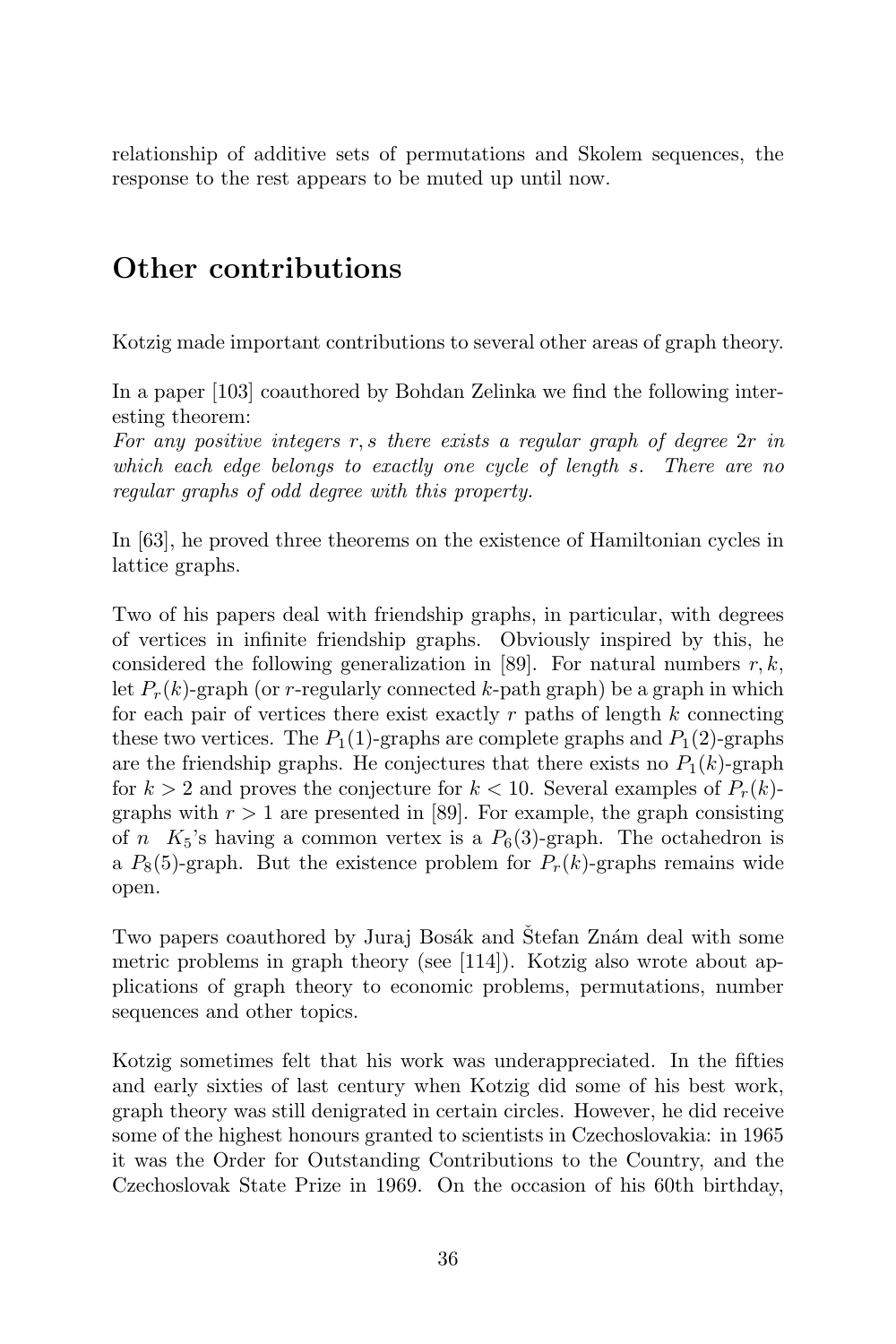volume 12 of Annals of Discrete Mathematics edited by Alexander Rosa, Gert Sabidussi and Jean Turgeon was dedicated to him, with contributions from leading graph-theorists worldwide, such as Paul Erdös, Bill Tutte, Claude Berge, Branko Grünbaum and many others.

Kotzig's legacy is enormous, and his work and contributions are lasting.

#### References

- [1] J. Abrham, Perfect systems of difference sets a survey, Ars Combin., 17A  $(1984)$ , 5-36.
- [2] J. Abrham and A. Kotzig, Construction of planar eulerian multigraphs, Congr. Numer., 23 (1979), 123–130.
- [3] J. Abrham and A. Kotzig, Transformations of Euler tours, Ann. Discrete Math., 8 (1980), 65–69.
- [4] J. Abrham and A. Kotzig, Skolem sequences and additive permutations, Discrete Math., 37 (1981), 143–146.
- [5] J. Abrham and A. Kotzig, Perfect systems of difference sets with a small number of components. Congr. Numer., 38 (1983), 45–68.
- [6] J. Abrham and A. Kotzig, xi-valuations of cubic graphs, Congr. Numer., 43 (1984), 81–96.
- [7] J. Abrham and A. Kotzig, Estimates of the number of graceful valuations of cycles. Congr. Numer., 77 (1990), 213–216.
- [8] J. Abrham and A. Kotzig, Exponential lower bounds for a number of graceful numberings of snakes, Congr. Numer., 72 (1990), 163–174.
- [9] J. Abrham and A. Kotzig, Existence theorems for nonseparable  $\alpha$ valuations of snakes, Graph Theory, Combinatorics, Algorithms and Applications (San Francisco 1989), pages 1–6. SIAM, 1991.
- [10] J. Abrham and A. Kotzig, Extensions of graceful valuations of 2 regular graphs consisting of 4-gons, Ars Combin.,  $32$  (1991), 257–262.
- [11] J. Abrham and A. Kotzig, Two sequences of 2-regular graceful graphs consisting of 4-gons, Ann. Discrete Math.,  $51$  (1992), 1–14.
- [12] J. Abrham and A. Kotzig, All 2-regular graphs consisting of 4-cycles are graceful, Discrete Math., 135 (1994), 1–14.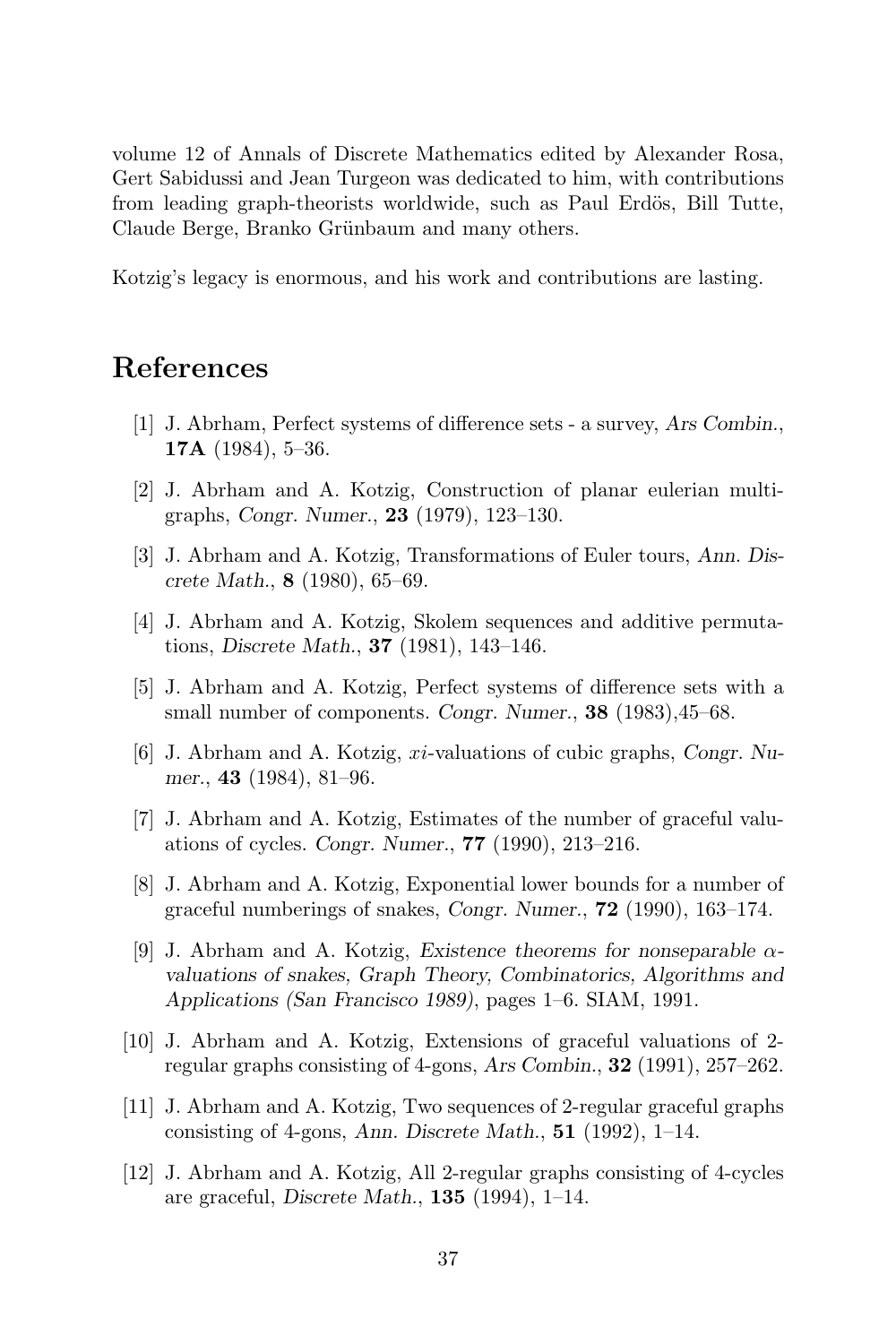- [13] J. Abrham and A. Kotzig, Graceful valuations of 2-regular graphs with two components, Discrete Math.,  $150$  (1996), 3-15.
- [14] J. Abrham, A. Rosa, G. Sabidussi, and J. Turgeon, Anton Kotzig 1919–1991, Math. Slovaca, 42 (1992), 381–383.
- [15] L.W. Beineke and F. Harary, The maximum number of strongly connected subtournaments, Canad. Math. Bull., 8 (1965), 491–498.
- [16] A. Berman and A. Kotzig, The order of cyclicity of bipartite tournaments and  $(0, 1)$ -matrices, Kyungpook Math. J., **19** (1979), 127–134.
- [17] A. Berman and A. Kotzig, Bipartite graphs with a central symmetry and (1, −1) matrices, Ann. Discrete Math., 8 (1980), 37–42.
- [18] A. Berman and A. Kotzig, Cross-cloning and antipodal graphs, Discrete Math., 69 (1988), 107–114.
- [19] A. Berman, A. Kotzig, and G. Sabidussi, Antipodal graphs of diameter 4 and extremal girth, in: Contemporary Methods in Graph Theory, pages 137–150. Bibl. Inst. Mannheim, 1990.
- [20] J.C. Bermond, A. Kotzig, and J. Turgeon, On a combinatorial problem of antennas in radioastronomy, in: Combinatorics, Keszthely 1976, Colloq, Math, Soc, J. Bolyai 18, pages 135–149. North-Holland, Amsterdam, 1978.
- [21] J. Bosák, A. Rosa, and S. Znám,  $On$  decompositions of complete graphs into factors with given diameters, in "Theory of Graphs, Proc. Colloq. Tihany, 1966", pages 37–56. Akademiai Kiadó, Budapest, 1968.
- [22] D. Bryant, S.I El-Zanati, and R. Gardner, Decompositions of  $K_{m,n}$ and  $K_n$  into cubes, Australas. J. Combin., **9** (1994), 285–290.
- [23] D. Bryant, B. Maenhaut, and I.M. Wanless, New families of atomic latin squares and perfect 1-factorisations, J. Combin. Theory (A), 113 (2006), 608–624.
- [24] Z. Chen, D. Wu, and P. Fan, Applications of additive sequence of permutations, Discrete Math., 309 (2009), 6459–6463.
- [25] C.J. Colbourn and A. Rosa, Triple Systems. Oxford Univ, Press, 1999.
- [26] P. Doutre and A. Kotzig, Les décomposition des graphes  $Q_n$  en facteurs quadratiques, Ann, Sc, Math.Québec, 4 (1980), 17–26.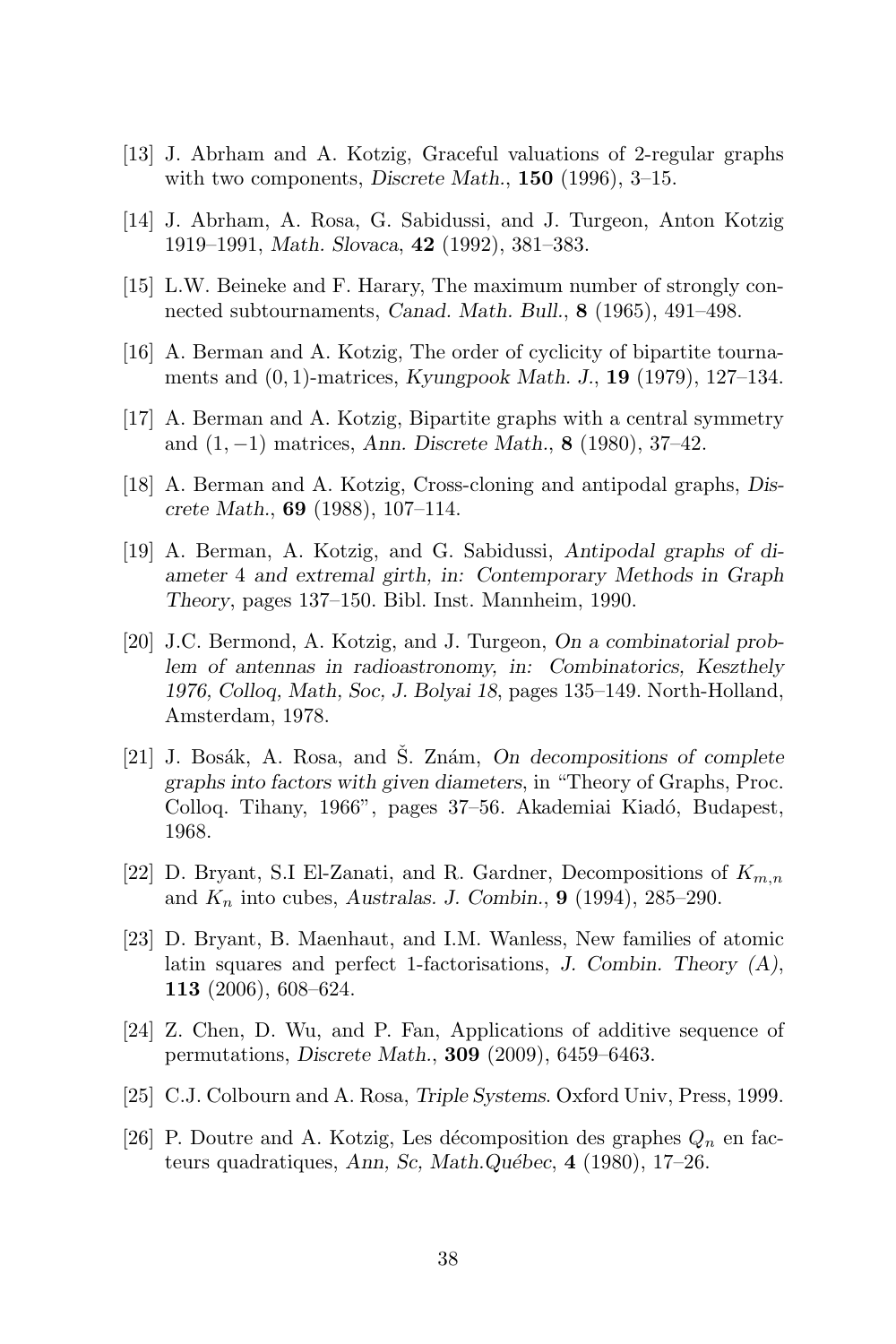- [27] S.I. El-Zanati and C. Vanden Eynden, Decomposing complete graphs into cubes, Discuss. Math. Graph Theory, 26 (2006), 141–147.
- [28] J.A. Gallian, A dynamic survey of graph labeling, Electron. J. Combin., 5:DS6, 1998.
- [29] F. Glivjak, A. Kotzig, and J. Plesník, Remark on the graphs with a central symmetry, Monatsh. Math., 74 (1970), 302–307.
- [30] O. Grošek and P. Horák, On quasigroups with few associative triples, Des. Codes Cryptogr., 64 (2012), 221–227.
- [31] B. Grünbaum, A simple proof of a theorem of Motzkin, Nederl, Akad. Wetensch. Proc. Ser. A67, 26 (1964), 382–384.
- [32] P. Hell, A. Kotzig, and A. Rosa, Some results on the Oberwolfach problem (decomposition of complete graphs into isomorphic quadratic factors), Aequat. Math.,  $12$  (1975), 1–5.
- [33] A. Hobbs and A. Kotzig, Groups and homogeneous Latin squares, Congr. Numer., 40 (1983), 35–44.
- [34] A. Hobbs, A. Kotzig, and J. Zaks, Latin squares with high homogeneity, Congr. Numer., 36 (1982), 333–345.
- [35] C. Huang, A. Kotzig, and A. Rosa, On a variation of the Oberwolfach problem, Discrete Math., 27 (1979), 261–277.
- [36] C. Huang, A. Kotzig, and A. Rosa, Further results on tree labellings, Utilitas Math., 21 (1982), 31–48.
- [37] S. Jendrol' and M.Tuhársky, A Kotzig type theorem for non-orientable surfaces, Math. Slovaca, 56 (2006), 245–253.
- [38] D. König, Theorie der endlichen und unendlichen Graphen. B.G. Teubner, Leipzig, 1936.
- [39] A. Kotzig, Hamilton graphs and Hamilton circuits, in "Theory of Graphs and its Applications" (Proc. Sympos. Smolenice 1963), pages 63–82, Nakl. CSAV, 1964.
- [40] A. Kotzig, O istých rozkladoch grafu, Mat.-fyz. časopis  $SAV$ ,  $5(1955)$ , 144–151.
- [41] A. Kotzig, Príspevok k teórii eulerovských polyédrov, Mat.-fyz.  $\check{c}$ asopis SAV, 5 (1955), 101–113.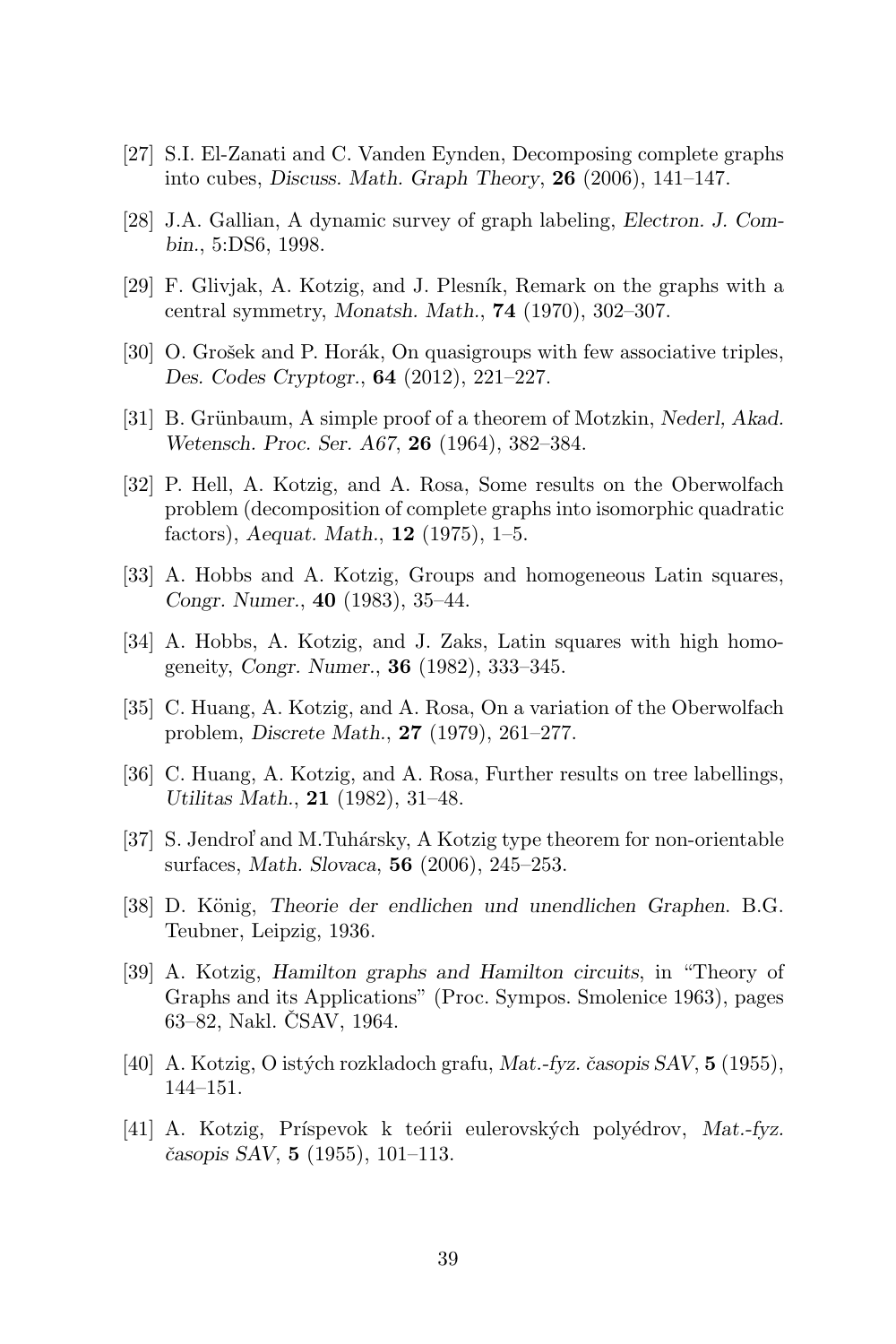- [42] A. Kotzig, Eulerovské čiary a rozklady pravidelného grafu párneho stupňa na dva faktory rovnakého stupňa, Mat.-fyz. $\check{c}$ asopis SAV, 6 (1956), 133–136.
- [43] A. Kotzig, Pozn´amky k Listingovej vete o rozklade grafu na otvoren´e t'ahy. Cas, pěst. mat.,  $81$  (1956), 396–404.
- [44] A. Kotzig, Súvislost' a pravidelná súvislost' konečných grafov. Bratislava, 1956.
- [45] A. Kotzig, Význam kostry grafu pre konštrukciu kompozičných báz istých čiastočných grafov, Mat.-fyz. časopis SAV,  $6$  (1956), 68–77.
- [46] A. Kotzig, Z teorie konečných pravidelných grafov tretieho a štvrtého stupňa, Cas. pěst. mat.,  $82$  (1957), 76–92.
- [47] A. Kotzig, Poznámka k rozkladom konečných párnych pravidelných grafov na lineárne faktory, Cas. pěst. mat.,  $83$  (1958), 348–354.
- [48] A. Kotzig, Rozklad konečného pravidelného grafu nepárneho stupňa na dva faktory, Cas. pěst. mat., 83 (1958), 27–32.
- [49] A. Kotzig, O rovnovážne orientovaných konečných grafoch, Čas. pěst. mat., 84 (1959), 31–45.
- [50] A. Kotzig, Z teórie konečných grafov s lineárnym faktorom i, Mat.fyz. čas.  $SAV$ ,  $9$  (1959), 73–94.
- [51] A. Kotzig, Z teórie konečných grafov s lineárnym faktorom ii, Mat.fyz. čas. SAV,  $9(1959)$ , 136–159.
- [52] A. Kotzig, Z teórie konečných grafov s lineárnym faktorom iii, Mat.fyz. čas. SAV,  $10$  (1960), 205-215.
- [53] A. Kotzig, Ob osnovakh grafov poriadka vysšego čem pervogo, Cas. pěst. mat., 86 $(1961)$ , 288–305.
- [54] A. Kotzig, Súvislé podgrafy s minimálnou hodnotou v konečnom súvislom grafe, Cas. pěst. mat.,  $86$  (1961), 1–6.
- [55] A. Kotzig, Beitrag zur Theorie der endlichen gerichteten Graphen, Wiss. Z. Martin-Luther-Univ. Halle-Wittenberg Math.-Natur. Reihe, 10 (1961), 118–125/62.
- [56] A. Kotzig, Ob odnom metode issledovania konečnykh grafov, Cas. pěst. mat.,  $87$  (1962), 477–488.
- [57] A. Kotzig, Postrojenie Hamil'tonovskykh grafov tretiej stepeni, Cas. pěst. mat.,  $87$  (1962), 148–168.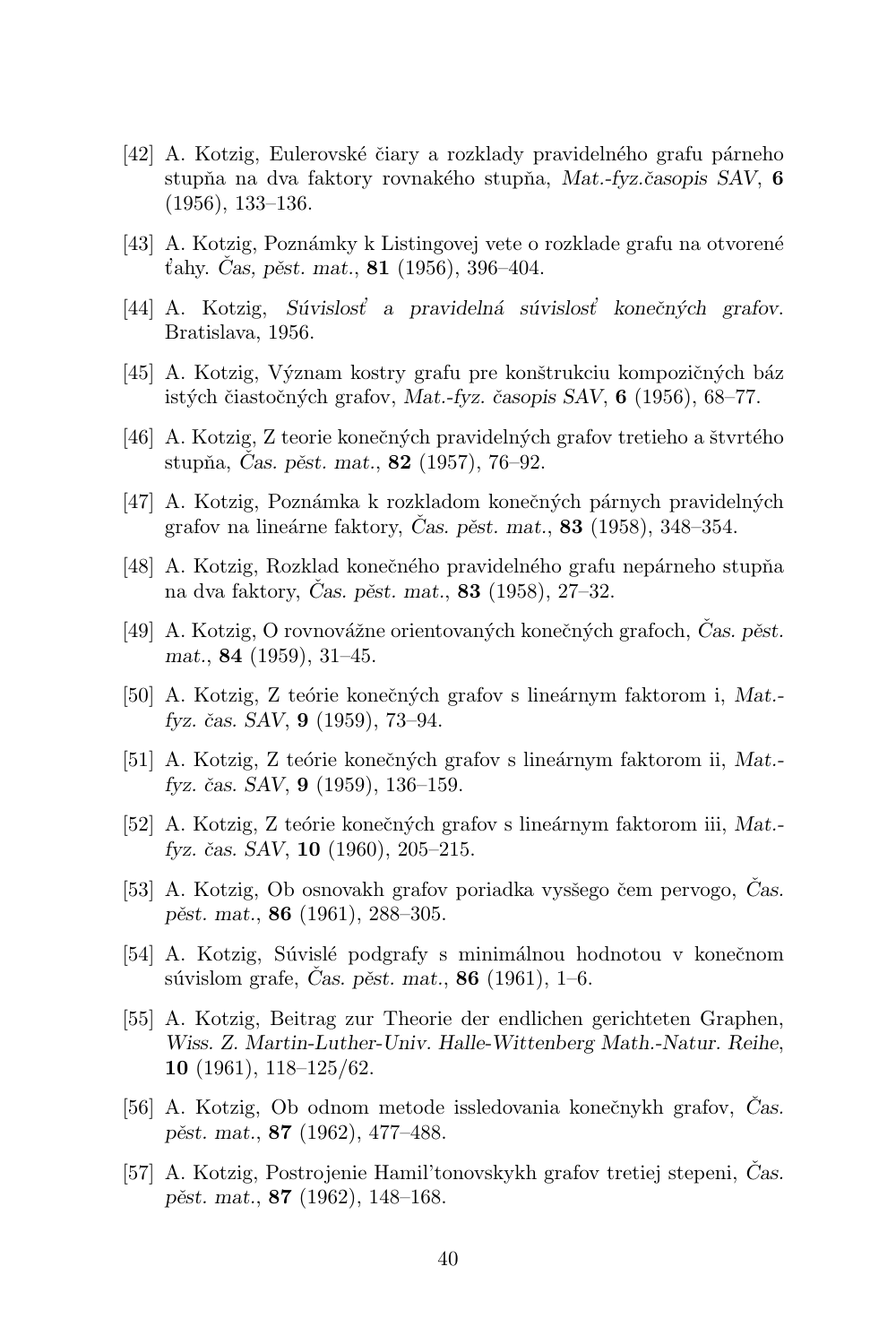- [58] A. Kotzig, Iz teorii ejlerovskikh mnogogrannikov, Mat.-fyz. časopis SAV, 13 (1963), 20–31.
- [59] A. Kotzig, Paare Hajóssche Graphen, Cas. pěst. mat.,  $88$  (1963), 236–241.
- [60] A. Kotzig, Iz kombinatoriki konechnykh posledovatel'nostei, Mat.-fyz.  $\check{c}$ asopis SAV, 14 (1964), 75–82.
- [61] A. Kotzig, Linear factors in lattice graphs, Mat.-fyz. časopis  $SAV$ , 14 (1964), 104–133.
- [62] A. Kotzig, Colouring of trivalent polyhedra, Canad. J. Math., 17 (1965), 659–664.
- [63] A. Kotzig, Gamiltonovy okruzhnosti v reshetchatom grafe, Cas. pěst. mat., 90 (1965), 1–11.
- [64] A. Kotzig, O razlozheniakh polnogo grafa na  $4k$ -ugolniki, Mat.-fyz. ˇcasopis SAV, 15 (1965), 229–233.
- [65] A. Kotzig, Cycles in a complete graph oriented in equilibrium, Mat. fyz. časopis SAV,  $16$  (1966), 175–182.
- [66] A. Kotzig, O  $\delta$ -transformáciách antisymetrických grafov, Mat.-fyz.  $\check{c}$ asopis SAV, **16** (1966), 353–356.
- [67] A. Kotzig, O pravidelne pestrých polyédroch, Mat.-fyz. časopis SAV, 16 (1966), 183–186.
- [68] A. Kotzig, On even regular graphs of the third degree, Mat.-fyz.  $\check{c}$ asopis SAV, 16 (1966), 72–75.
- [69] A. Kotzig, On decomposition of a tree into the minimal number of paths, Mat. časopis SAV, 17 (1967), 76–78.
- [70] A. Kotzig, Eulerian lines in finite 4-valent graphs and their transformations, in "Theory of Graphs" (Proc. Colloq. Tihany 1966), pages 219–230. Academic Press, New York, 1968.
- [71] A. Kotzig, Moves without forbidden transitions in a graph, Mat. časopis SAV, 18 (1968), 76-80.
- [72] A. Kotzig, O centralno simmetričeskikh grafakh, Czechosl. Math. J., 18(93):606–615, 1968.
- [73] A. Kotzig, Regularly connected trivalent graphs without non-trivial cuts of cardinality 3. Acta F.R.N. Univ. Comen.-Math., 21 (1968), 1–14.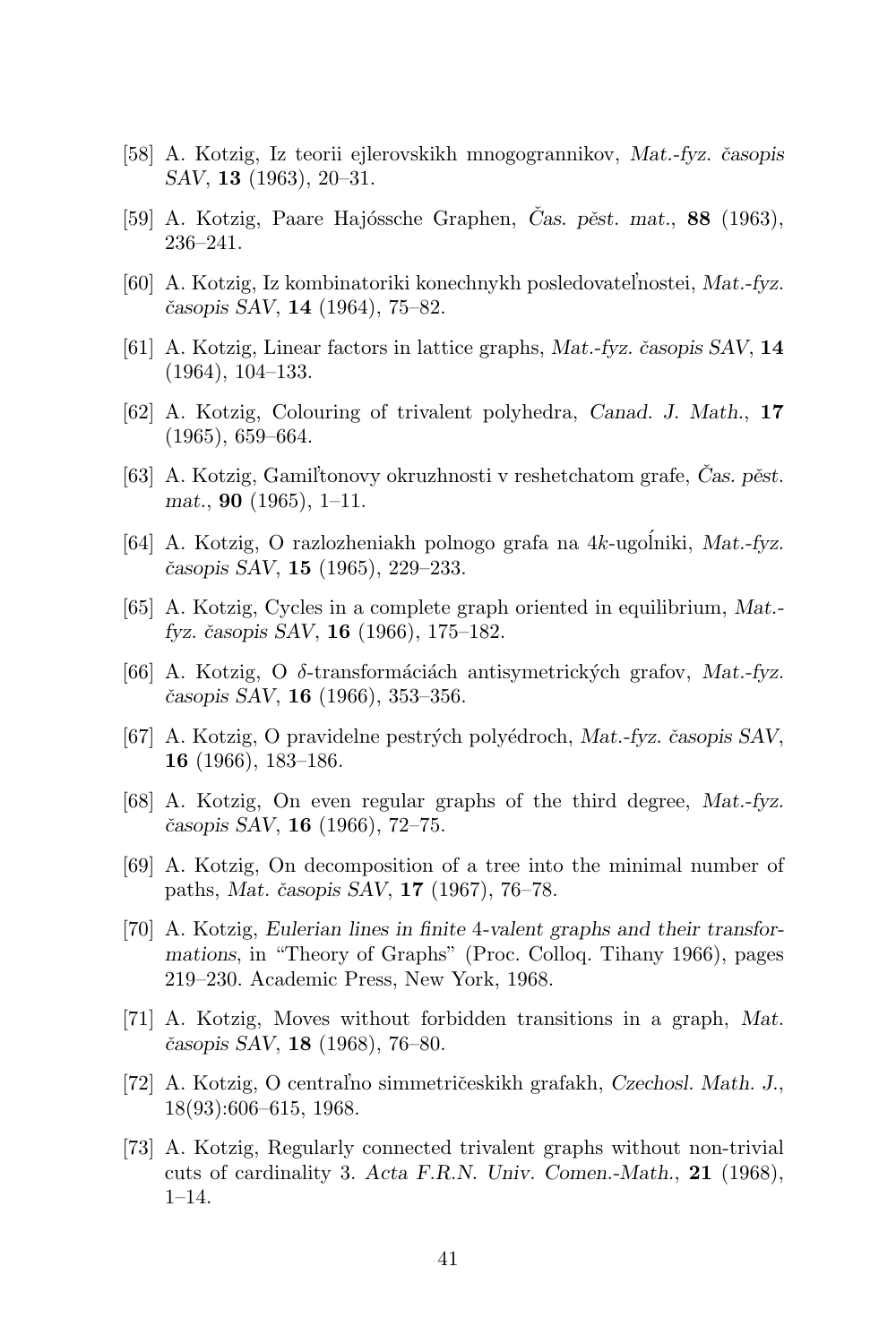- [74] A. Kotzig, Sur le nombre des 4-cycles dans un tournoi, Mat. časopis SAV, 18 (1968), 247–254.
- [75] A. Kotzig, The decomposition of a directed graph into quadratic factors consisting of cycles, Acta F.R.N. Univ. Comen.-Math., 22 (1969), 27–29.
- $[76]$  A. Kotzig, Sur les tournois avec des 3-cycles regulièrement placés, Mat. časopis SAV, **19** (1969), 126–134.
- [77] A. Kotzig, Groupoids and partitions of complete graph, in "Combinatorial Structures and their Applications", (Proc. Calgary Intern. Conf. 1969), pages 215–221, Gordon and Breach, 1970.
- [78] A. Kotzig, On a class of graphs without magic valuations, Centre de Recherches Mathématiques, Université de Montréal, 136 (1971), 1–8.
- [79] A. Kotzig, On magic valuations of trichromatic graphs, Centre de Recherches Mathématiques, Université de Montréal,  $148$  (1971), 1– 5.
- [80] A. Kotzig, Decompositions of complete graphs into regular bichromatic factors, Discrete Math., 2 (1972), 383–387.
- [81] A. Kotzig, On vertex-valuations and magic valuations of certain bichromatic graphs, Centre de Recherches Mathématiques, Université de Montréal,  $233$  (1972), 1–13.
- [82] A. Kotzig, On certain vertex-valuations of finite graphs, Utilitas Math., 4 (1973), 261–290.
- [83] A. Kotzig,  $\beta$ -valuations of quadratic graphs with isomorphic components, Utilitas Math., 7 (1975), 263–279.
- [84] A. Kotzig, On the maximal order of cyclicity of antisymmetric directed graphs, Discrete Math.,  $12$  (1975), 17–25.
- [85] A. Kotzig, Transformations of edge-colourings of cubic graphs, Discrete Math., 11 (1975), 391–399.
- [86] A. Kotzig, Change graphs of edge-colorings of planar cubic graphs, J. Combin. Theory (B), 22 (1977), 26–30.
- [87] A. Kotzig, 1-factorizations of Cartesian products of regular graphs, J. Graph Theory, 3 (1979), 23–34.
- [88] A. Kotzig, Decomposition of complete graphs into isomorphic cubes, J. Combin. Theory (B), 31 (1981), 292–296.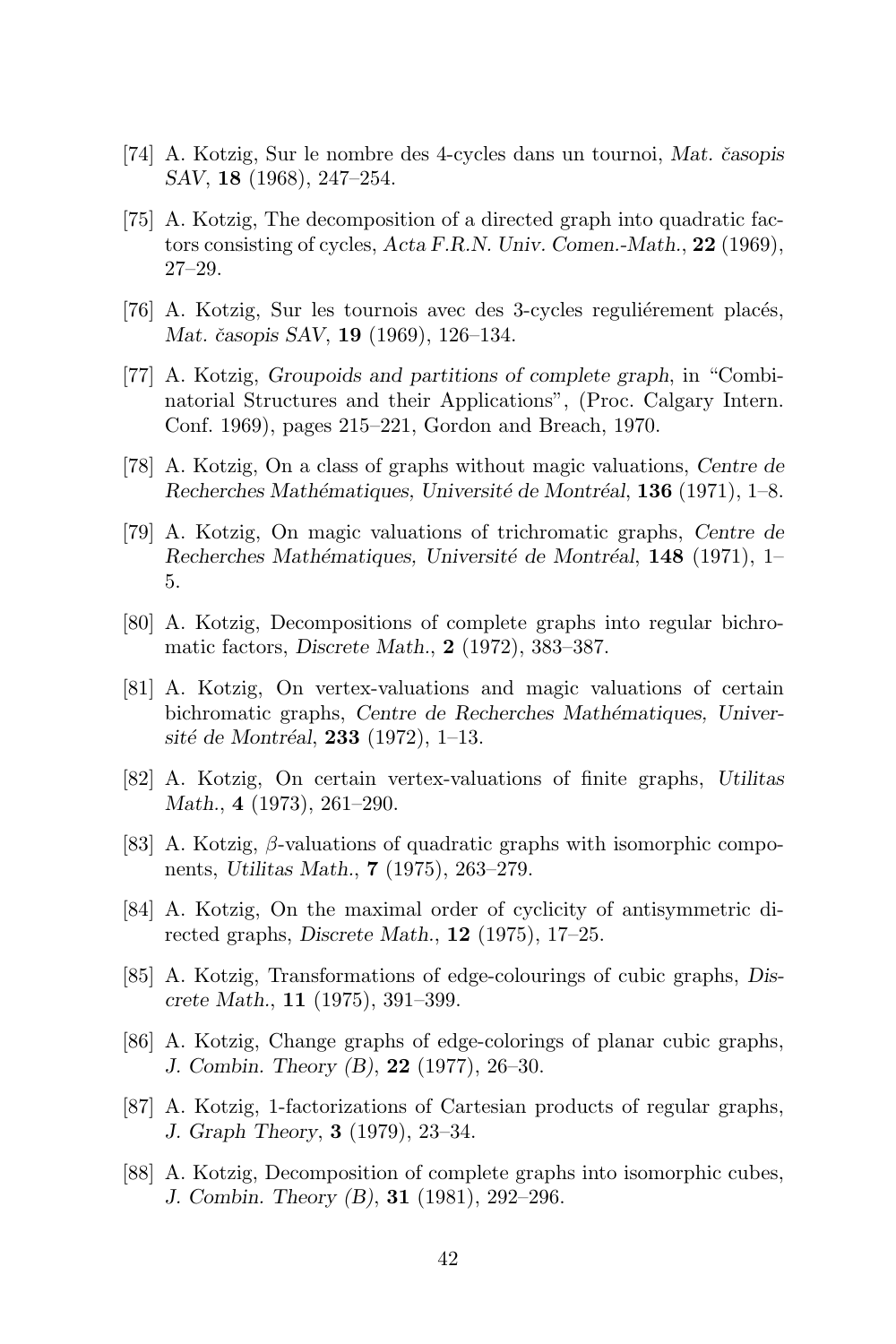- [89] A. Kotzig, Regularly  $lk$ -path connected graphs, 40 (1983), 137–141.
- [90] A. Kotzig, Recent results and open problems in graceful graphs, Congr. Numer., 44 (1984), 197–219.
- [91] A. Kotzig and J. Labelle, Strongly Hamiltonian graphs, Utilitas Math., **14** (1978), 99–116.
- [92] A. Kotzig and J. Labelle, Quelques problemes ouverts concernant les graphes fortement hamiltoniens, Ann. Sci. Math. Québec, 3 (1979), 95–106.
- [93] A. Kotzig, C.C. Lindner, and A. Rosa, Latin squares with no subsquares of order two and disjoint Steiner triple systems, Utilitas Math.,  $7(1975)$ , 691–693.
- [94] A. Kotzig and C. Reischer, Associativity index of finite quasigroups, Glasn. Mat. Ser. III, 18(38):243–253, 1983.
- [95] A. Kotzig and A. Rosa, Magic valuations of finite graphs, Canad. Math. Bull., **13** (1970), 451–461.
- [96] A. Kotzig and A. Rosa, Magic valuations of complete graphs, Centre de Recherches Mathématiques, Université de Montréal,  $175$  (1972), 1–6.
- [97] A. Kotzig and A. Rosa, Nearly Kirkman systems, Congr. Numer., 10 (1974), 607–614.
- [98] A. Kotzig and A. Rosa, Decomposition of complete graphs into isomorphic factors with given diameter, Bull. London Math. Soc., 7 (1975), 51–57.
- [99] A. Kotzig and J. Turgeon, On certain constructions for Latin squares with no Latin subsquares of order two, Discrete Math., 16 (1976), 263–270.
- [100] A .Kotzig and J. Turgeon, Regular perfect systems of difference sets, Discrete Math., 20 (1977), 249–254.
- [101] A. Kotzig and J. Turgeon,  $\beta$ -valuations of regular graphs with complete components, Combinatorics, Keszthelyi 1976, Vol,II., Colloq, Math, Soc, J. Bolyai 18, pages 697–703. North-Holland, 1978.
- [102] A. Kotzig and J. Turgeon, Quasigroups defining Eulerian paths in complete graphs, J. Combin. Theory  $(B)$ , 42 (1982), 45–56.